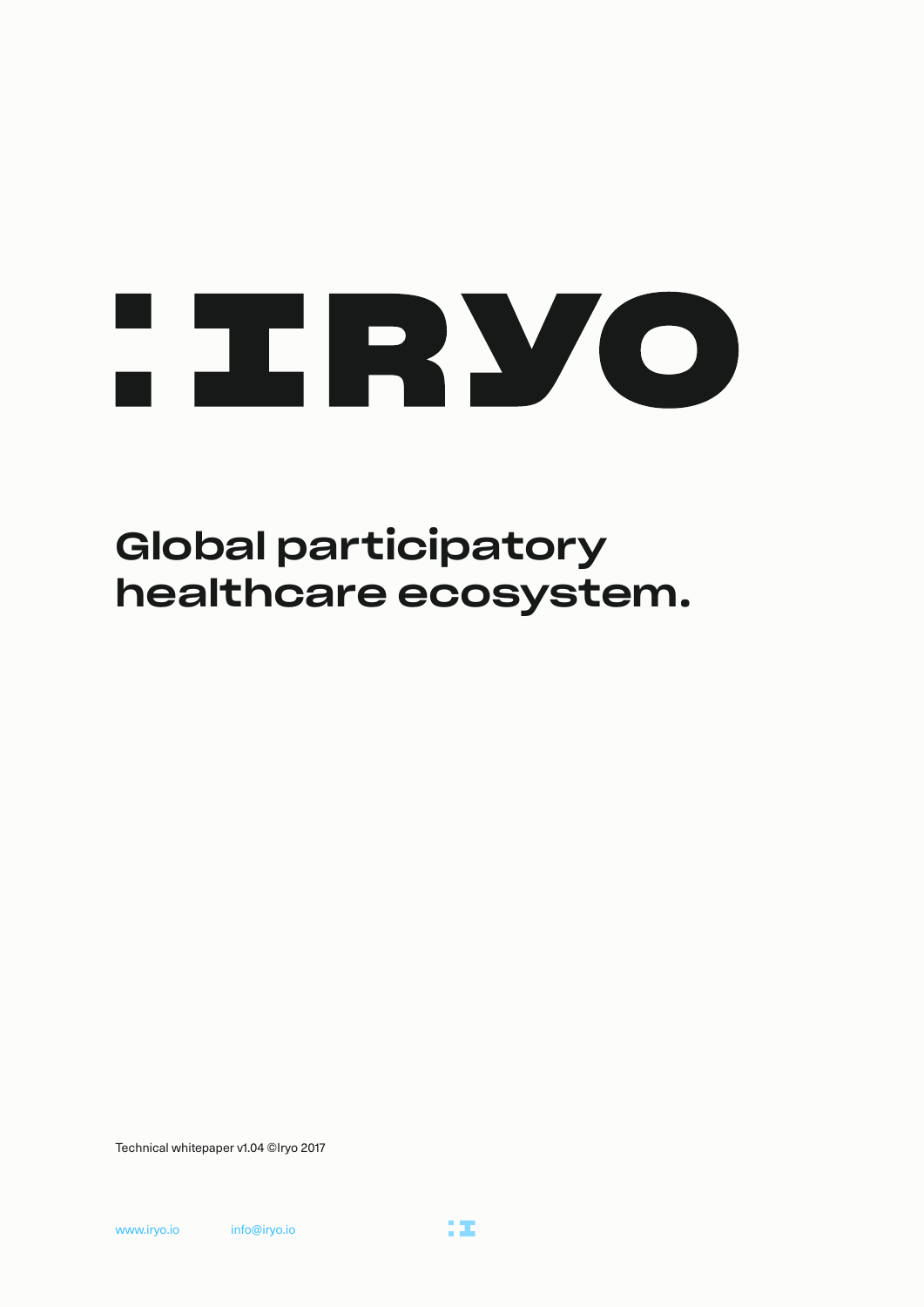## **Iryo Network technical whitepaper**

[Iryo Network](https://iryo.network/) is a zero-knowledge health record storage platform, with an anonymous query interface. It uses blockchain permission controls for patient record access and tokens to incentivize end users consent enabling artificial intelligence (AI) research.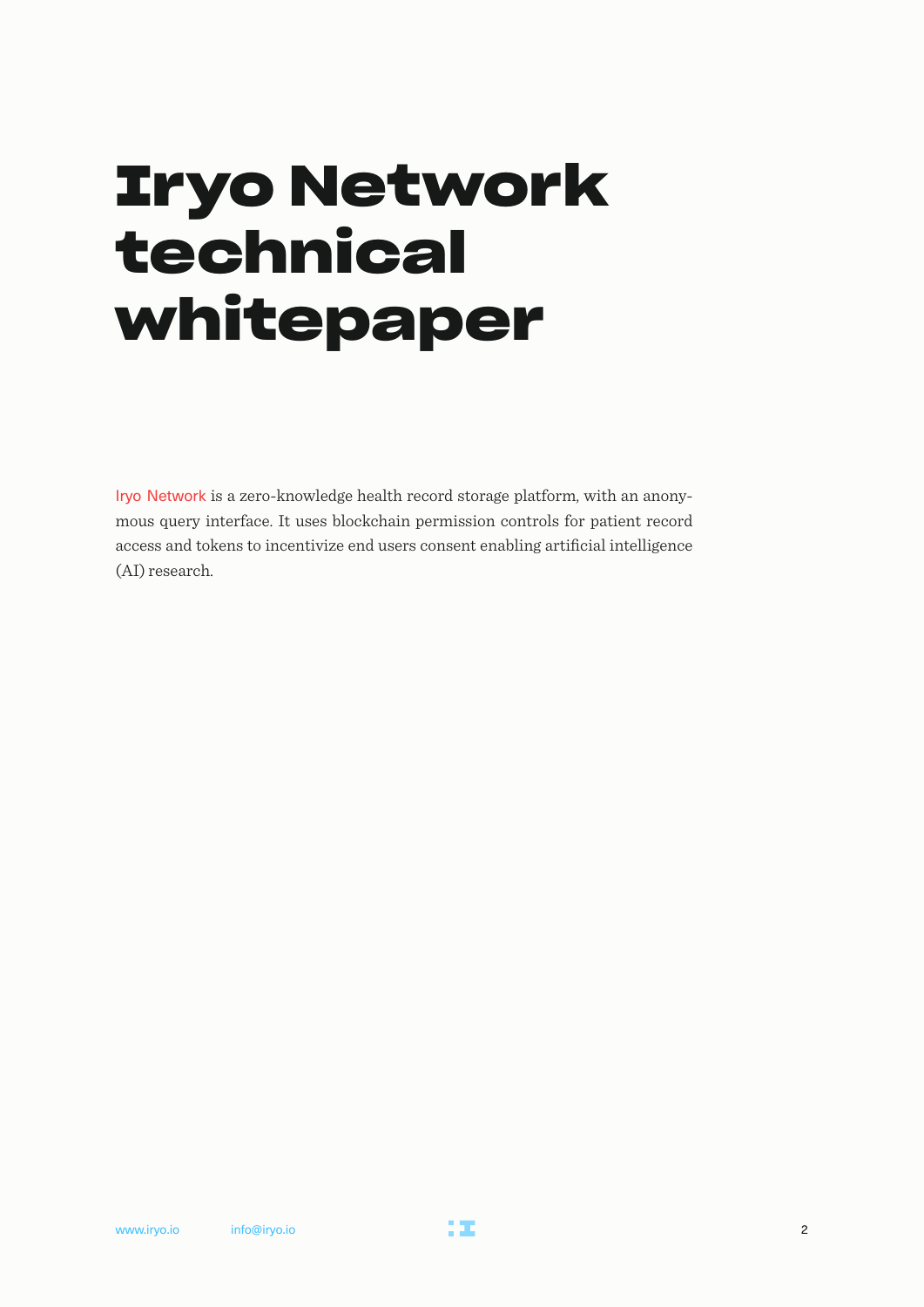#### *Table of contents*

| <b>Abstract</b>                                 | 4              |
|-------------------------------------------------|----------------|
| <b>OpenEHR</b>                                  | 5              |
| Zero-knowledge storage                          | $6\phantom{1}$ |
| <b>Anonymous query interface</b>                | 10             |
| (public) Blockchain                             | 15             |
| <b>Blockchain permission controls</b>           | 16             |
| <b>Immutability of medical data</b>             | 18             |
| <b>Why EOS</b>                                  | 19             |
| <b>Token utility</b>                            | 21             |
| <b>Cryptographic enforcement of permissions</b> | 23             |
| <b>Private key management</b>                   | 26             |
| <b>ZeroPass app</b>                             | 28             |
| <b>Conclusion</b>                               | 31             |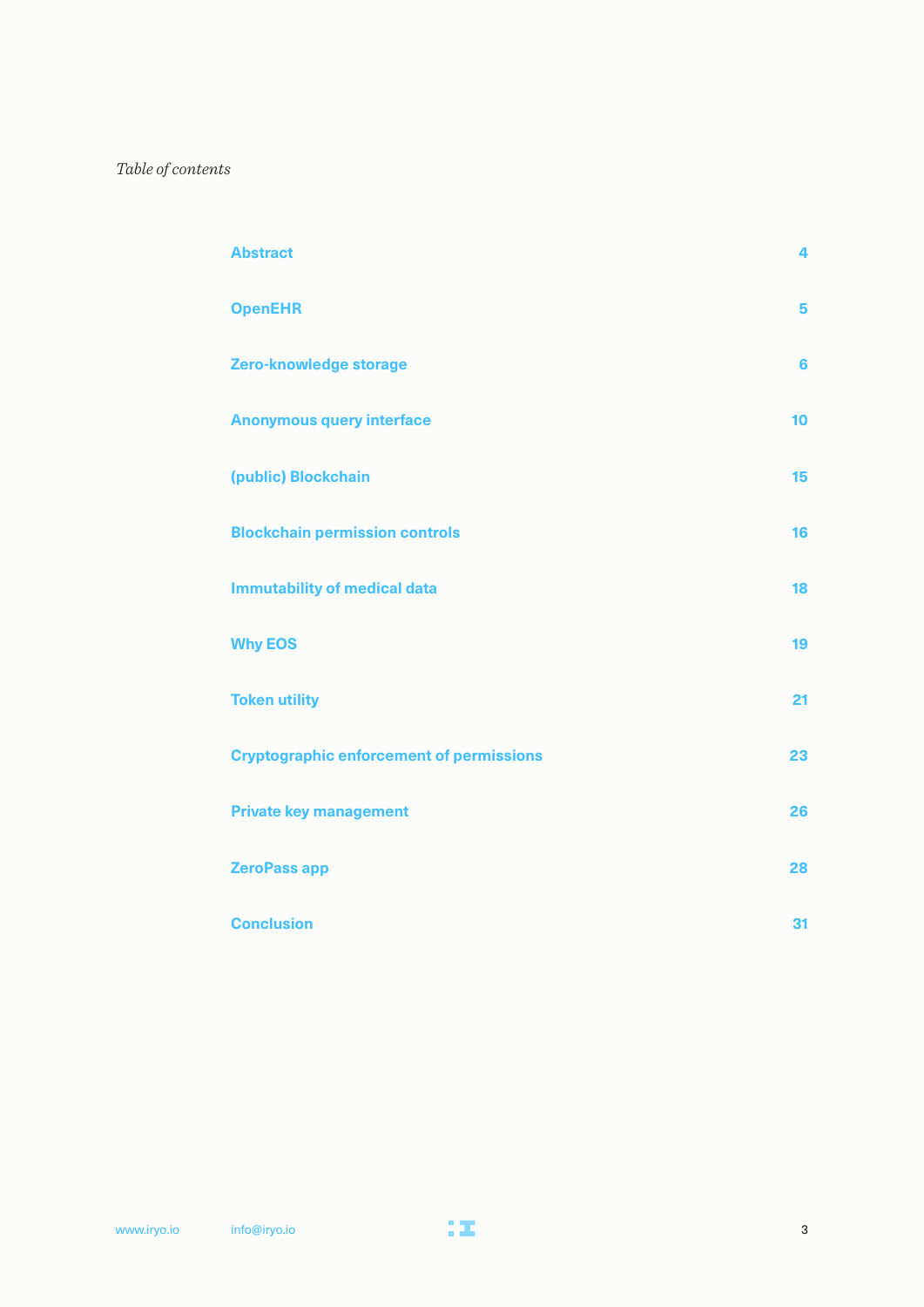## <span id="page-3-0"></span>**Abstract**

Patient health records are considered one of the most sensitive kinds of personal information. Should personal health data leak, it could be used to defame an individual's reputation, jeopardize employment options, influence insurance premiums, or used as a marketing tool - all potentially exploiting an individual's health status.

However, there is little doubt that having medical data readily available to appropriate institutions globally can have major medical benefits. Access to this data can avoid unnecessary medical complications that arise due to incomplete patient medical history. Currently, many research artificial intelligence platforms are exploring ways to access patient data to improve the understanding of conditions, in order to formulate algorithms for early detection of diseases and develop new treatments.

Due to these perspectives being perceived as mutually exclusive, it is clear why users have erred on the side on caution resulting in medical data only being served within tightly controlled silos. By effectively limiting potential of health data, current health records don't empower their owners and frustrate artificial intelligence (AI) research.

 *Iryo is the first health record project which challenges this perception by tapping into the benefits of health data while ensuring data privacy.*

This solution consists of open access to the platform (API), open-source client code and, by using open standards ensure interoperability, transparency and security.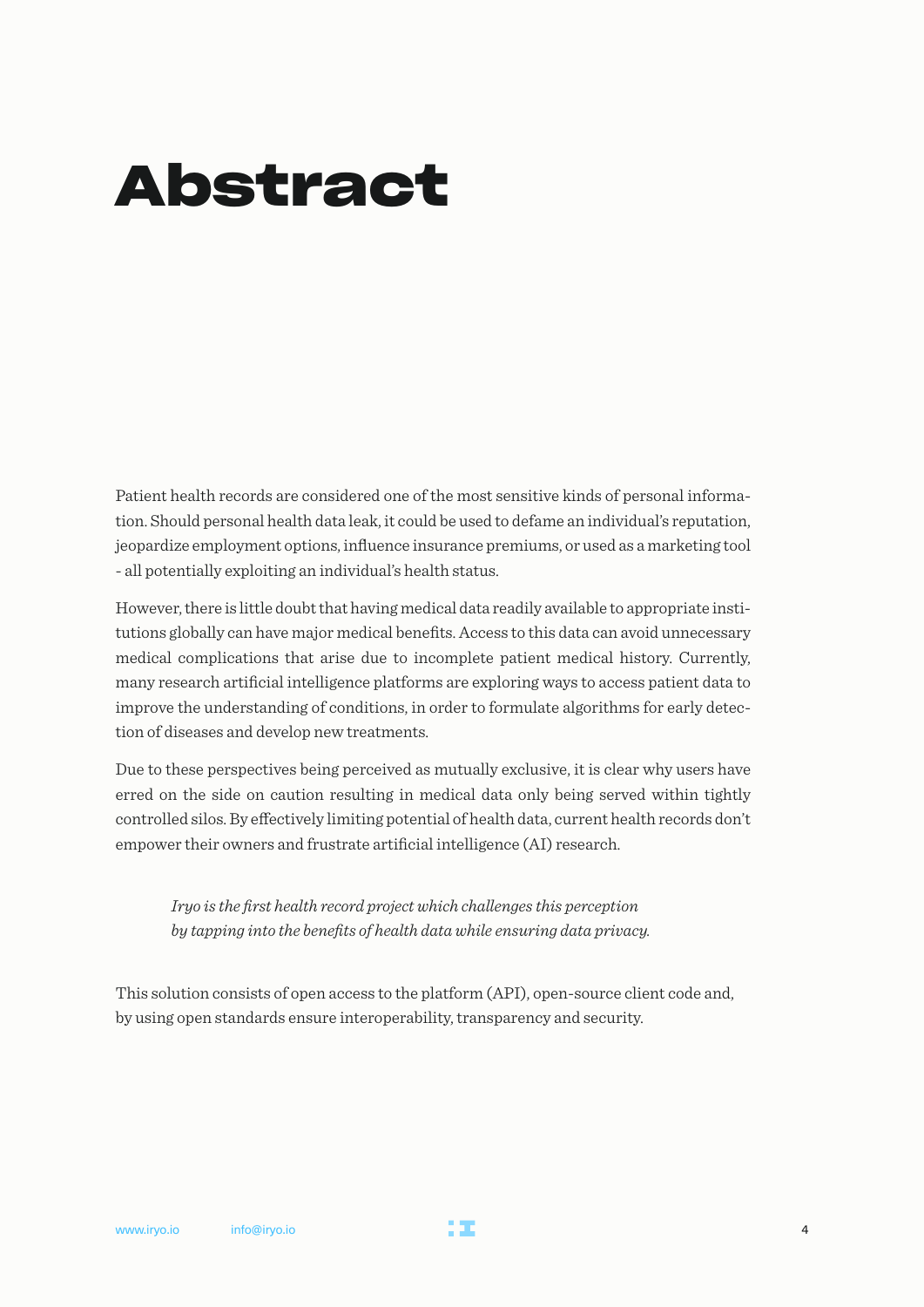## <span id="page-4-0"></span>**OpenEHR**

According to a study published by [Dell's](https://www.emc.com/analyst-report/digital-universe-healthcare-vertical-report-ar.pdf), the healthcare industry is expected to generate more than 500 exabytes of data with an expected annual growth rate of 48%. This presents a looming challenge in data management. Although multiple standards try to address this issue, a lot of that data is still stored inside local silos in proprietary formats. As such reusability of the data and interoperability between different actors is often too expensive or even impossible.

To make our data as open and as meaningful as possible we decided to use openEHR's approach to data modeling and exchange. At the core of openEHR are simple and [exchange](http://ckm.openehr.org/ckm/)[able archetypes](http://ckm.openehr.org/ckm/) that link values to their actual meaning ([blood pressure](https://github.com/ppazos/cabolabs-ehrserver/blob/master/opts/production/vital_signs/archetypes/openEHR-EHR-OBSERVATION.blood_pressure.v1.adl) as an example). Simple and widely used archetypes can then be linked together in more complex structures to support various types of procedures required by clinics.

Archetypes don't only solve data storage problems but are also used in openEHR's Archetype Querying Language (AQL) where archetypes can be reused in building and running extensive queries across the data.

The openEHR community (in collaboration with doctors and clinicians) have been preparing specifications and collecting archetypes for the last 15 years and have already been chosen as a level of standard in nation-wide data exchange programs in some European Union countries. Taking this into consideration, we deem it the best option to manage patient data with vendor independence by using openEHR.

#### http://www.openehr.org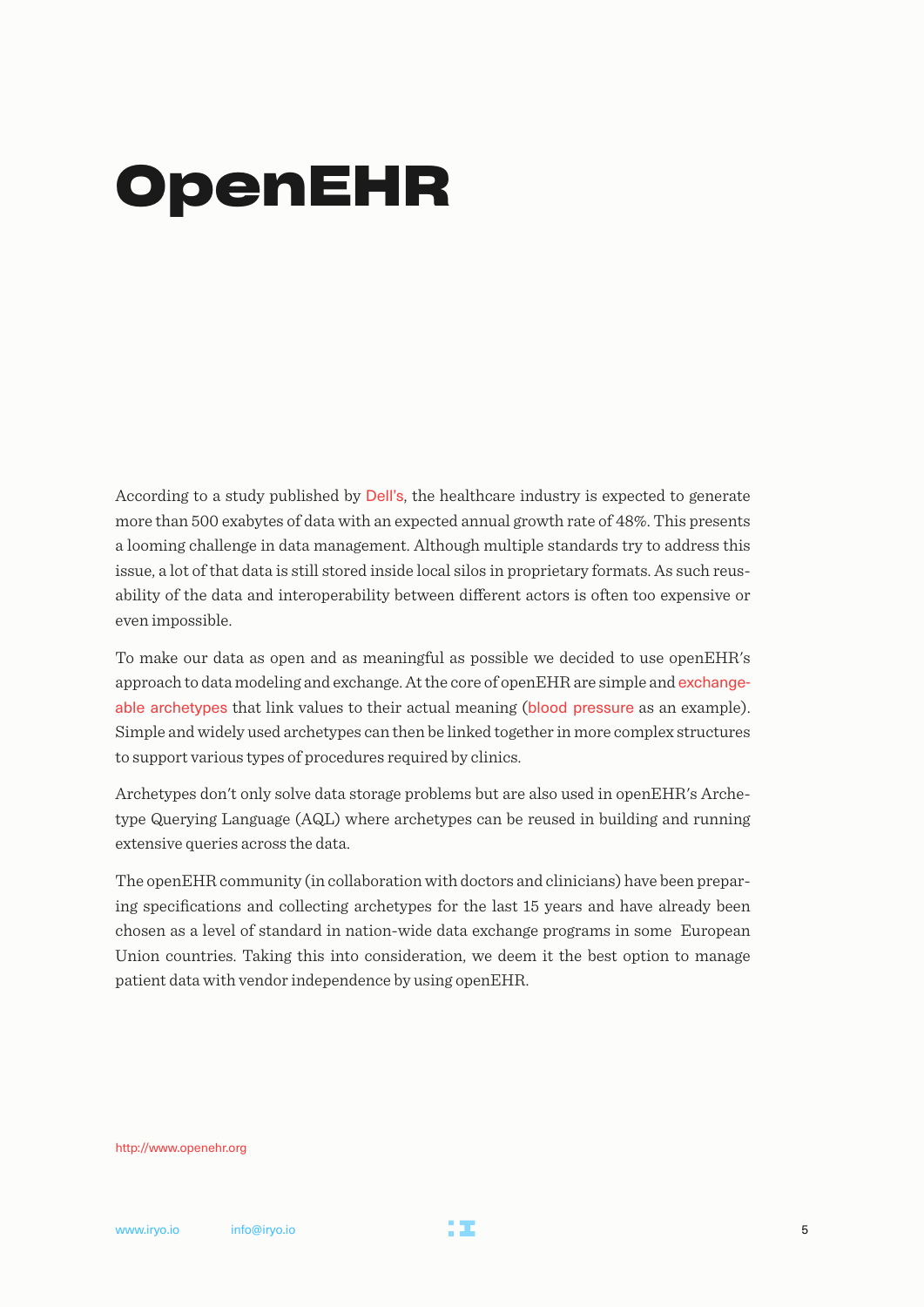# <span id="page-5-0"></span>**Zero-knowledge storage**

The Iryo Network is a global repository of openEHR data. Since few people are prepared to provide their medical data to a "GoogleEHR"-type of capture and shameless reaping of all the medical data for commercial purposes, Iryo has decided to give up it's access to plain data. Iryo perceives the medical data it holds as a ["toxic asset"](https://www.schneier.com/blog/archives/2016/03/data_is_a_toxic.html), because we believe that holding too much data in one place presents too large a liability risk.

The solution to managing this risk is zero-knowledge data storage which is resistant to all attacks, including state-actors or "inside jobs''. This works by way of users encrypting their data on their mobile device(s) with a public key.

A private decryption key remains on the patient's device. Whenever someone wants to access patient data (a doctor or researcher, for example) the patient has to approve their access. This will be done by the patient clicking "yes'' in their IryoEHR app. This gives a re-encryption key to the doctor's public key. You can read more under the "Private key management section" to understand the details of this process and the application to the edge cases.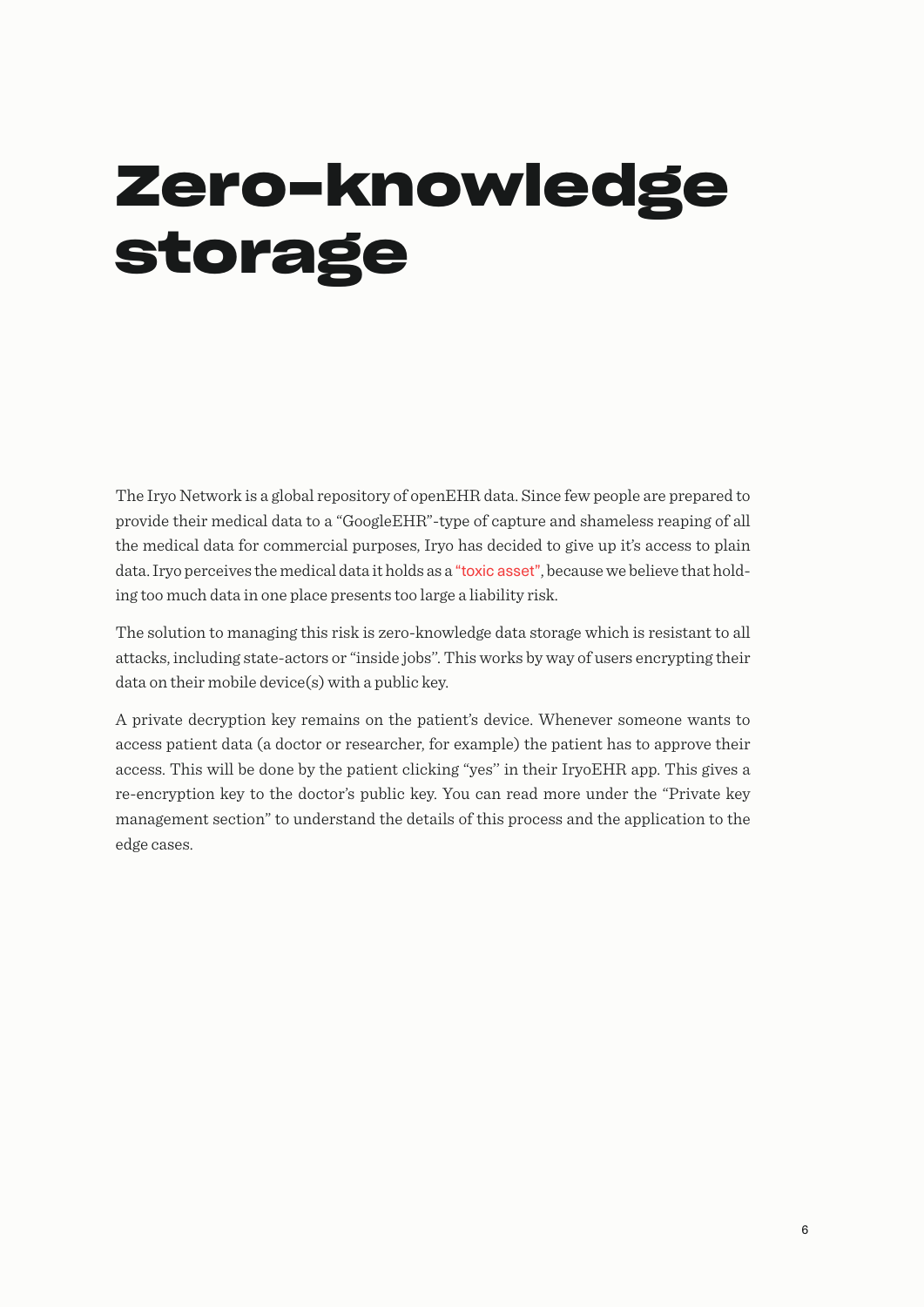### Copies of encrypted health records are stored on three geographically and managerially redundant storage nodes.

#### **1 One encrypted backup copy stays on IRYO cloud node.**

This is the default backup location that can be changed by a clinic or end-user to point to another storage API. The Iryo offering is centralized in the cloud with tight provisioning controls.

*Pros:* audited, maintained, secured and backed-up.

*Cons:* centralized.

#### **2 A second encrypted copy stays in the home clinic storage node.**

- *Pros:* local copy, the clinic doesn't need to rely on an internet connection and it is fairly distributed.
- *Cons:* clinics' IT personnel lack specialization in secure deployment.

#### **3 End-user devices (phones) distributed all over the world.**

- *Pros:* decentralized (not centrally controlled) and protected by thousands of people at the same time.
- *Cons:* not enough space for all raw data, malware infected devices and old/lost or stolen devices.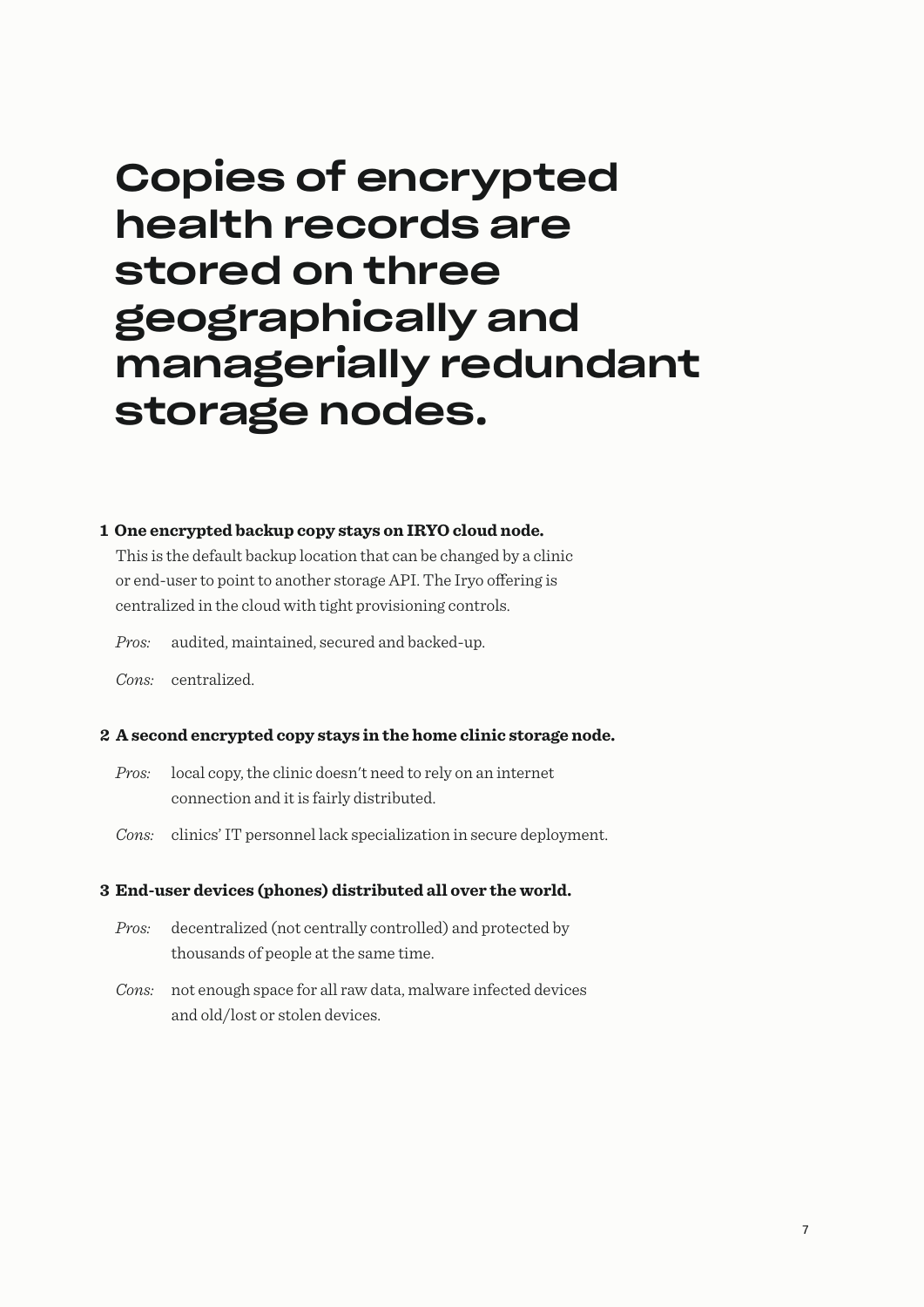Whenever data on end-user devices (POINT THREE ABOVE) is updated, the other devices would connect to the API of both redundant storage nodes (POINTS ONE AND TWO ABOVE) and sync/update the encrypted data to match the local copy. Both storage nodes would provide a "blockchain proof" (cryptographic receipt) of the location of the data saved with the same hash that clients requested. Clients would validate these by asking the independent node if the data was actually put in a chain.



If the device contains more current data (which could happen when a doctor syncs health record with a more recent version), then it would only connect to one endpoint API. This would be one that is reachable - preferably the local one (POINT TWO ABOVE) in the same clinic. In this manner, read access doesn't consume hospital internet connection.

The diversity of network topologies and endpoint reachability would allow clinics to operate even if their local network was down (as long as they can find emergency hotspot). This greatly reduces risks of access outages which could have fatal consequences.

While there could be a complete loss of data at each of these points independently, when working in unison they provide reliable and robust system redundancy.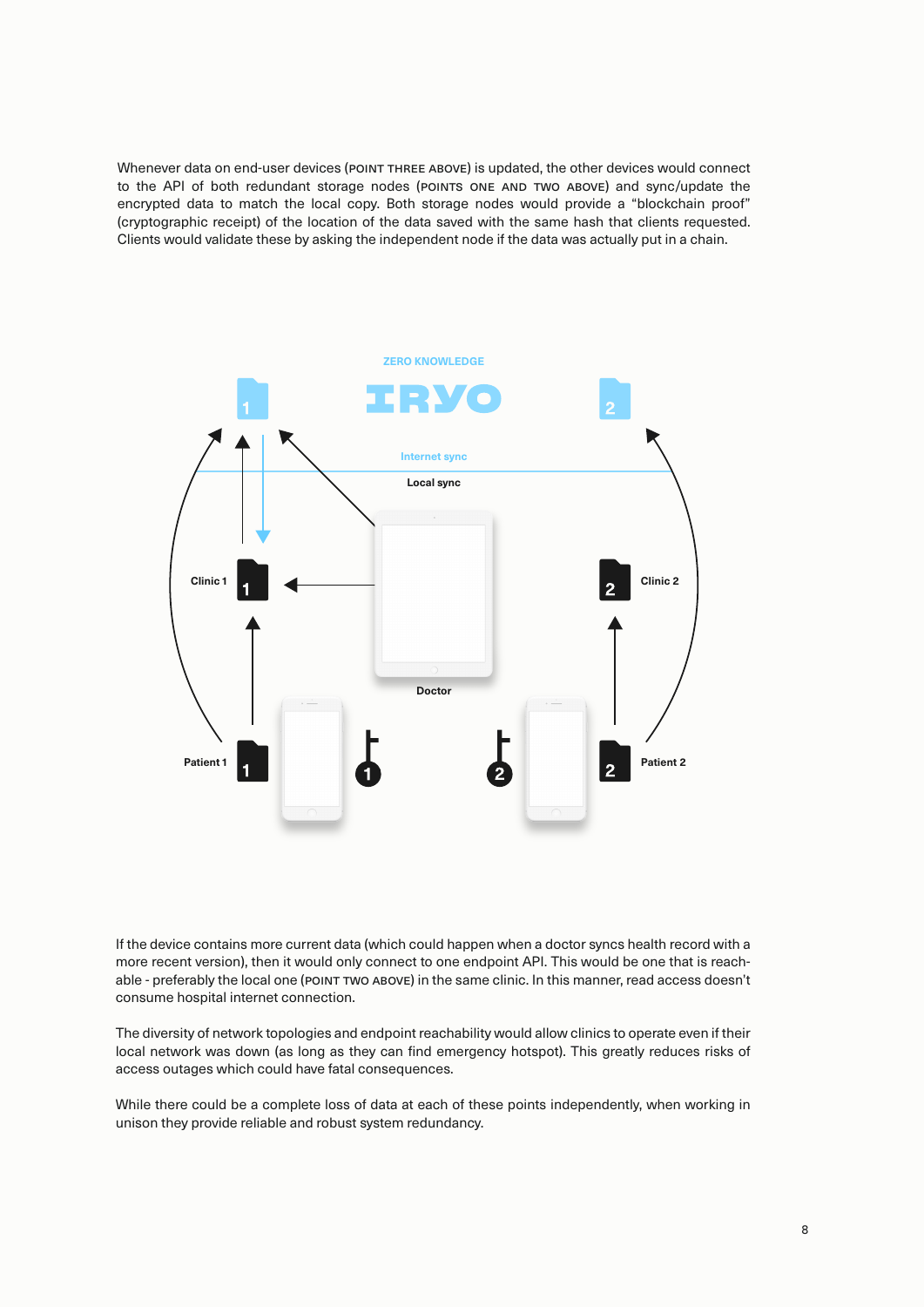### Risks in distributed data storage systems like Filecoin, Sia, Storj, **Maidsafe**

The problem with distributed systems like Filecoin/Sia/Storj/MaidSafe is that they can't protect users from attackers storing and serving all data from the single server. Attackers can pretend to be geographically distributed and collect money for all 3-5 copies (Sybil attack). Trusting devices, hospitals, and the Iryo Network to keep at least one (encrypted) copy alive offers far greater guarantees against health data loss.

### Who pays for the storage in Iryo network?

All text-based data will be funded by clinics who would stake IRYO tokens and the 1% yearly inflation would be partly used to cover the cost of storage on the Iryo platform.

In some cases, in order to secure the storage of additional gigabytes of raw data being generated and stored, clinics would have to stake additional tokens. If patient-users do not want to be dependent on the staking decisions of their clinics, they would have the option to stake coins themselves. This would unlock the storage for their use, and limit potential abusers.

The precise staking requirement would be updated based on the real data gathered when the Iryo Network goes live. We foresee that, at scale, this would be significantly cheaper than any current decentralized storage, especially in comparison to proprietary systems that cannot be easily upgraded.

The Iryo Network has distanced itself from the current fixation on "Big Data" and has chosen to rather focus on patient privacy. This alternative focus would allow the Iryo Network to scale globally, enabling it to attract more users. Because users, clinics and governments are assured data security and privacy, storing data on the Iryo platform means that the number of users willing to share their data with researchers could increase the rate of current EHR participation significantly. Open-source end-user apps would ensure that there are no secret back-doors circumventing the protection.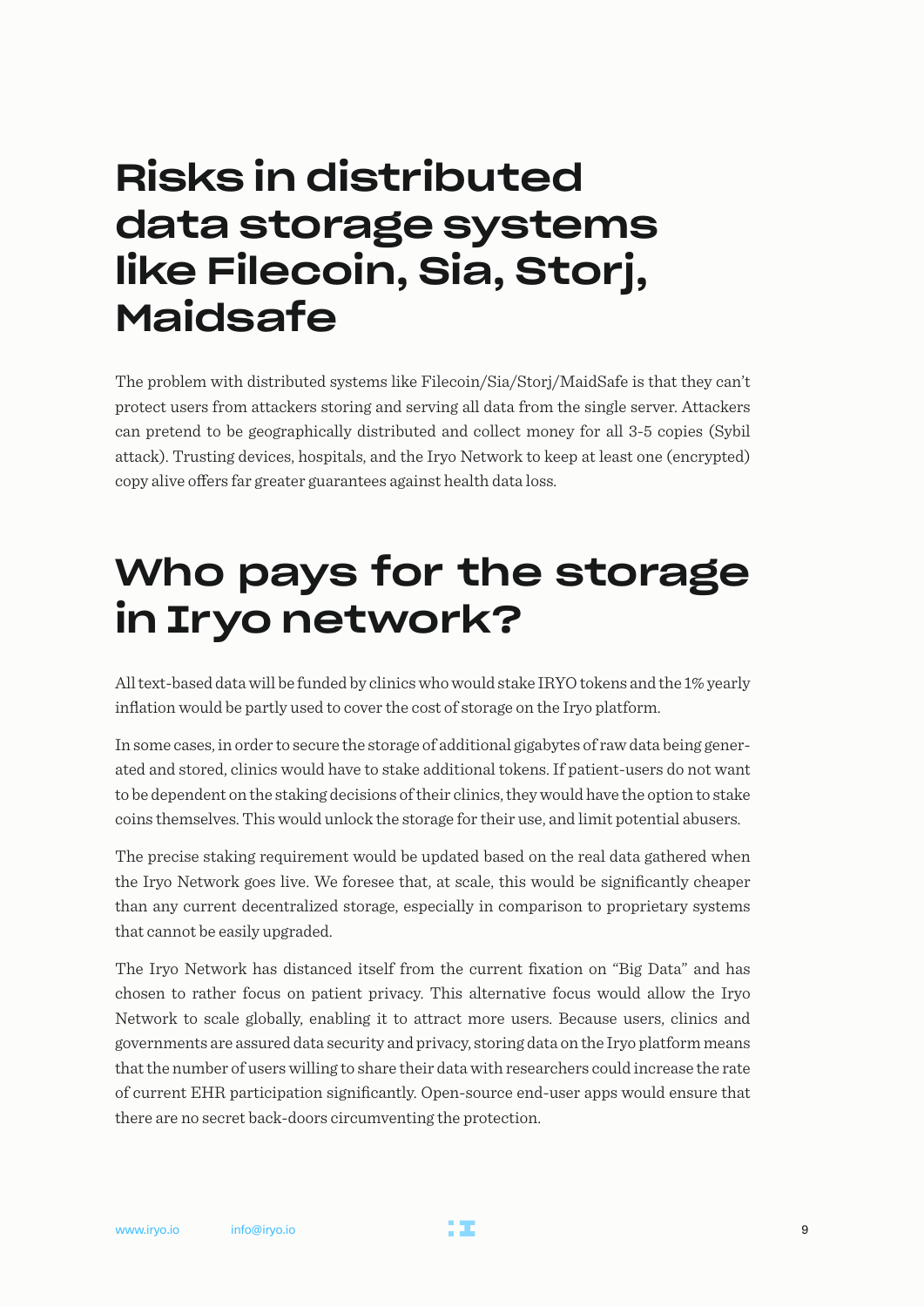## <span id="page-9-0"></span>**Anonymous query interface**

### enables AI learning over distributed & encrypted data

Since health data doesn't decrypt itself without patient consent, a new approach needs to be devised to allow for machine learning and AI capabilities. There are many complicated ways, from both a development and resource standpoint, to query encrypted data (e.g. multi-party computation and proxy re-encryption).

Fortunately, there is an actual 'trusted device' in the Iryo Network end-user device. This could be a phone, tablet or personal computer. Since these devices need to be able to read all health data in plain text, they would also be able to execute the queries across the same data.

#### **A process to deliver queries to end-user without breaking its anonymity or given consent needs to be defined. Iryo has a solution to this process gap.**

- **1** First Iryo would verify research institutions to make sure they are legitimate and not attempting to commercialize confidential information by re-selling the collected data.
- **2** Researchers would receive the Iryo Research Portal software which they can use to send queries to the Iryo Network, using the ['Archetype Query Language'](http://www.openehr.org/releases/QUERY/latest/docs/AQL/AQL.html) (AQL), and openEHR specification.
- **3** When they do, Iryo would verify the query first. This is to check that the query is not too broad or asking for information repetitively which could indicate an attempt to reconstruct records (if done over an extended period of time).
- **4** The patient's own device verifies that the patient meets the query criteria. If the verification is successful, the query details with the name of the research institution and the amount of tokens to be received by a patient is shown on the device pending approval.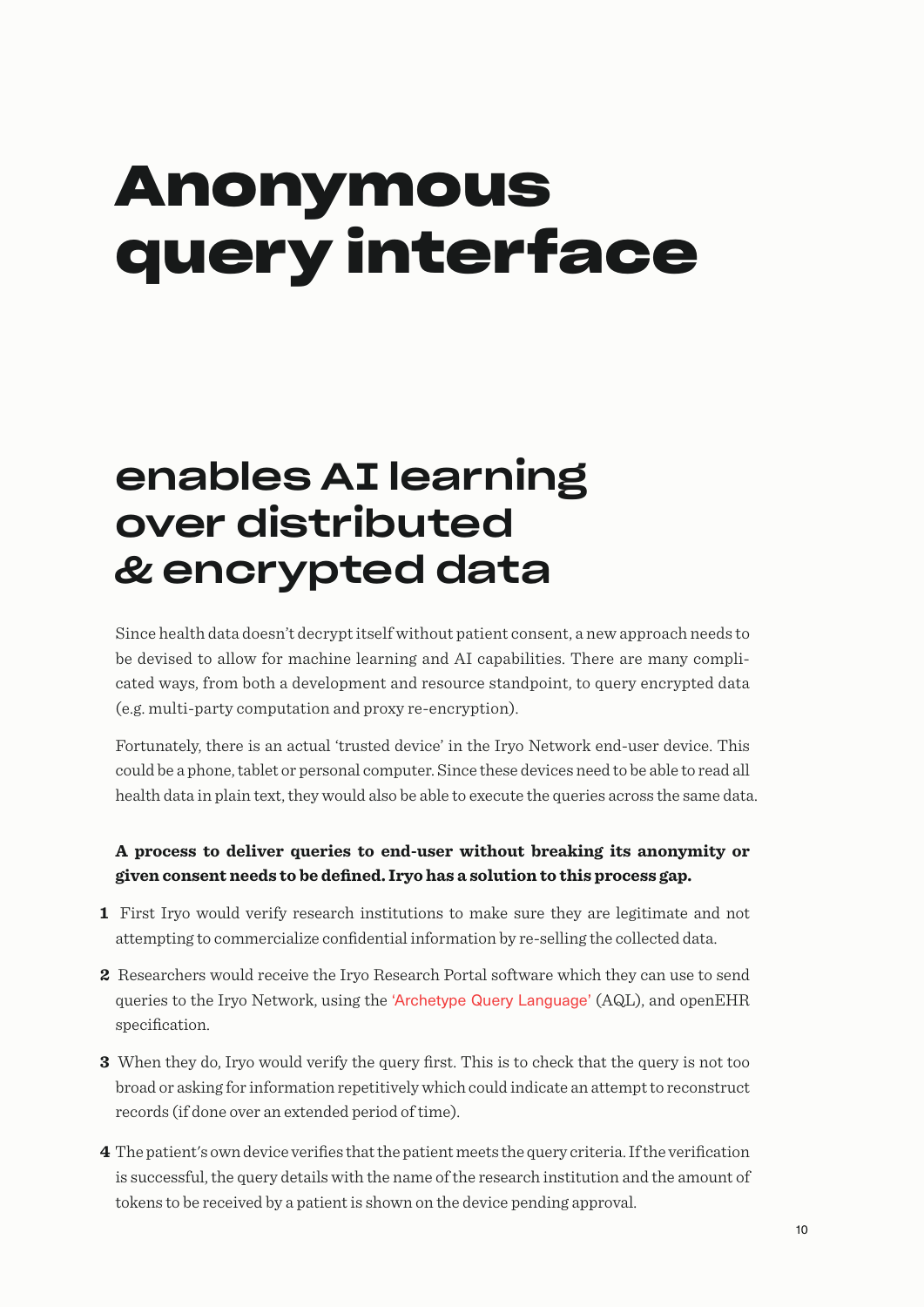In actual implementation, the patient's device will receive a silent notification which will wake up a background process to query the requested criteria i.e. female, 30-35 years old with diabetes. If a patient does not fall within the defined parameters, the silent notification disappears. It will do so without providing a report to the requester thereby keeping patient-users anonymous. If the patient meets the criteria, a notification would be shown on the patient's device. The notification would include the name of the research institution, the justification for the query requested i.e. the aim(s) of the research, and the number of tokens available as an incentive to allow query results to be sent back.

*Iryo envisions three types of opt-out, anonymous requests that present various potential implications for privacy which would require distinct user consent. These types are identified as a pseudo anonymous query, an anonymous query used for AI validation across a dataset and an anonymous query to deliver patient value.*

### Copy then analyse

#### **PseudoAnonymous query – used for AI training dataset**

This is a request for medical data in plain form, without the directly identifiable personal information (pseudonymous). This bears high costs (in the region of \$100 worth of IRYO tokens) since, even without personally identifiable information, this data can still be used to match against other databases and individuals could be identified if that data leaks from the researcher**\***.

The number of these requests should be kept low (up to 100 patients) to train and test machine learning algorithms freely. After results are determined and the algorithm needs to be validated (or invalidated) over much bigger population sample size, they proceed to the next type of query.

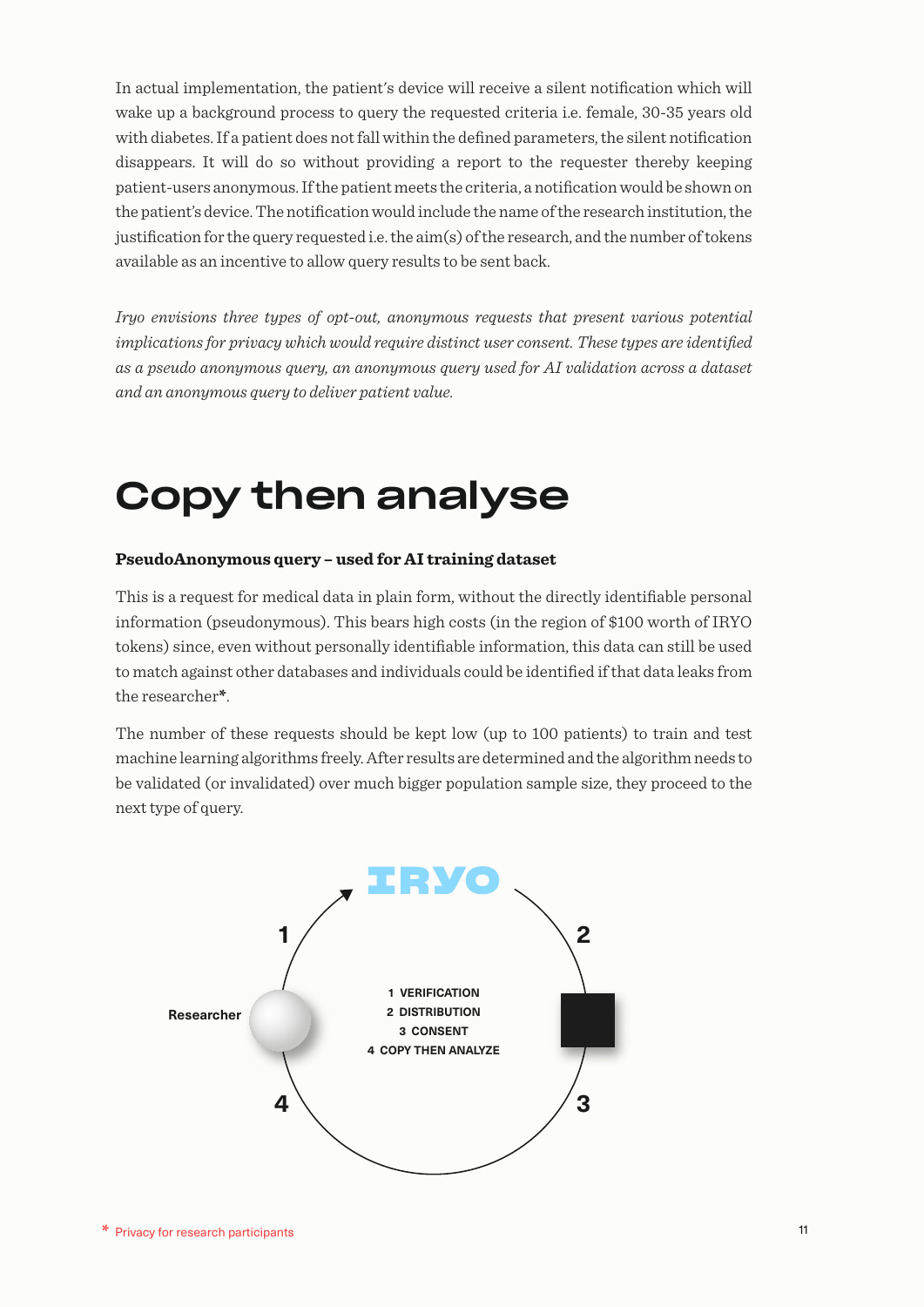## Analyse in place

#### **Anonymous query – used for AI validation dataset**

This is an anonymous query across medical data that bears a very low cost (estimated at \$0.1 worth of IRYO tokens). This is because this request takes data, applies a formula to it, and then only sends back the result in numerical or binary form (true/false). There is no leakage of personal information and it cannot be compared to other databases.

These requests can be sent to all users in the Iryo Network and can be used to train and test machine learning algorithms, until a verified researcher finds and validates the missing link.



#### **Anonymous query – used to provide patient value that saves lives**

This is an anonymous query across medical data that does not return binary responses, but rather shows actionable results. Its philosophy is that researchers should/could share the actionable algorithms that they have validated to improve decision making, for example. Of course, to avoid health risks, algorithms need to be validated by a regulatory authority like the Food and Drug Administration (FDA) or European Medicines Agency (EMA). This must be done before the insights derived from this platform can be considered as accepted medical advice (i.e. clinically verified) and is offered to Irvo patients.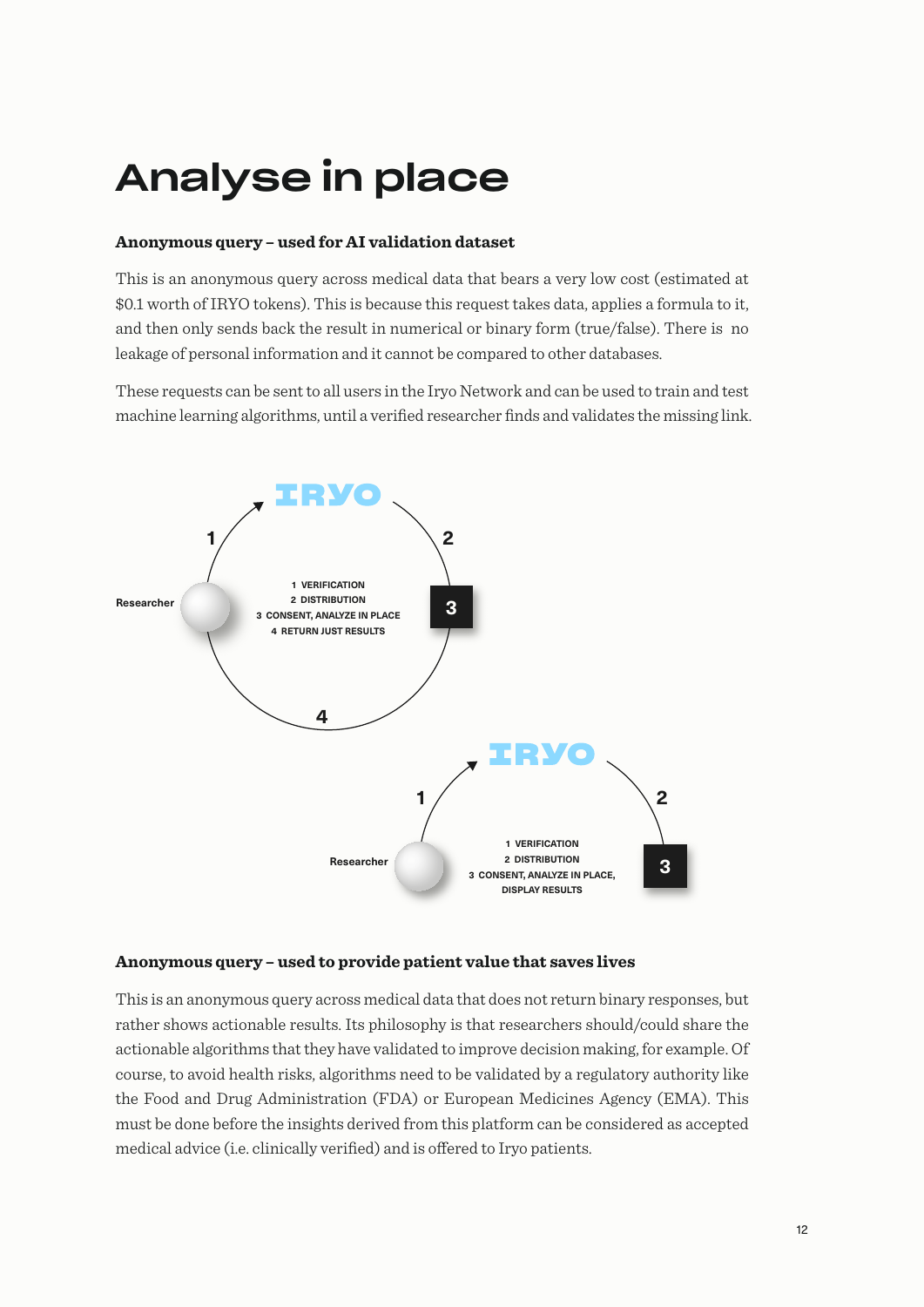## Benefits for researchers

Researchers will have access to larger research populations which would result in more robust research results. They will be able to use the Iryo Research Portal to enroll people with specific health conditions as determined by parameters selected by them. Direct access to EHRs of specifically defined patients can decrease the time required for patient recruitment, thereby potentially decreasing pre-recruitment process costs. Typically, recruitment agencies and services need to first attract potential patients and then check their eligibility. This can be a lot more time consuming than a query in the Iryo Network. The simplification of the research process is outlined in the steps below:

#### **Obtain 100\* individuals who respond to the query, and collect their health data.**

- **1** Use machine learning (AI) to identify trends and test hypotheses.
- **2** Verify learned formulas on 10.000**\*** more people with anonymous query, without ever exposing their information.

Since the Iryo Network scales better to more patients internationally (due to its inherent privacy), researchers would be able to approach more people and therefore enhance the robustness of their research findings.

### Benefits for Patients – find actionable early indicators of health problems/diseases

Patients will be alerted to their identified modifiable risk factors of disease and indicators that may suggest the early onset of disease. Once correlations are clinically verified, users would get the anonymous queries that would seep through their data and present them with actionable advice. For example, they will receive information on which healthcare provider they need to consult and which tests would be beneficial for them to have. Those queries would not be reported back, and would remain on the patient's phone.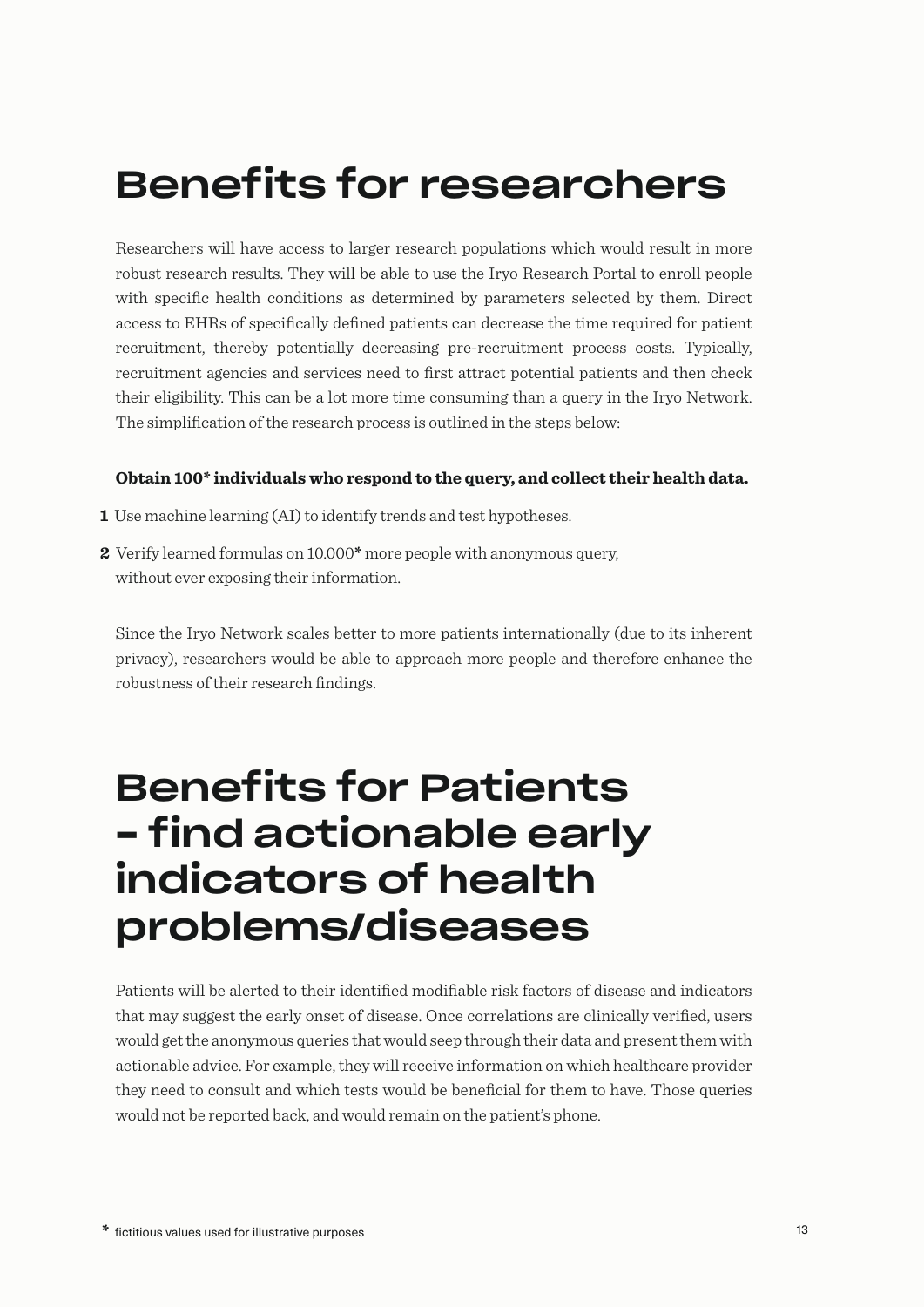With Iryo's innovative design, patients now have the option to not share their health information but still receive research results – something that has not been achieved until now.

If the patient (older or non-technical) does not possess a smartphone or the IryoEHR app, they could give permission to their doctor to allow research to be conducted on their data after an approval processes at the clinic.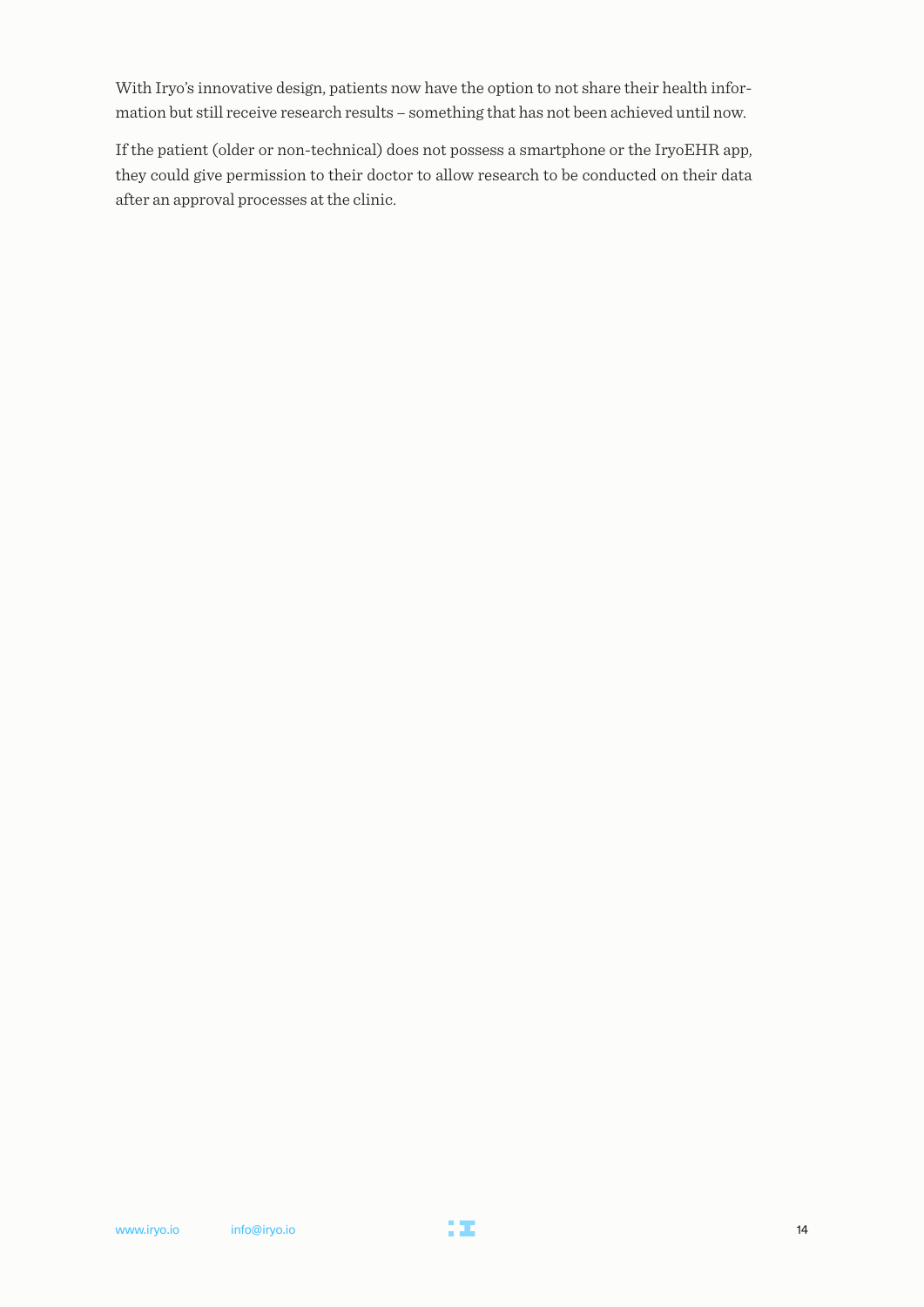# <span id="page-14-0"></span>**(public) Blockchain**

Blockchain is a continuously growing list of records, called blocks, which are linked and secured using cryptographic algorithms. Each block typically contains a hash (a link to a previous block), a timestamp as well as transaction data. Full nodes validate all the transactions, but they can't settle the disagreements in which order they receive them. To prevent double-spending, the entire network needs to reach global consensus on the transaction order. It achieves this by using centralized parties or a decentralized proof of work or proof of stake algorithm (and its derivatives).

It's important to understand that your local blockchain node won't allow anything that is not "valid" (pre-defined consensus rules), even if the longest chain says otherwise.

Contrary to popular belief due to aggressive marketing, blockchains are not a good solution for storing data. Each piece of information that you store in the blockchain sits in hundreds or more nodes (more than 100 000 in case of the Bitcoin), making it very costly. This is why the Iryo Network doesn't store data on blockchain but uses blockchain to ensure the transparency of transactions.

Some projects pretend to be using blockchain by using 'private chains' which are usually just re-branded databases. Private chains use some elements of blockchain technology but miss key elements thereof like the oversight offered over the validity of the stored data.

Public blockchains are mainly useful for two things; value transfer (including initial creation and distribution) and trustless timestamping of the messages.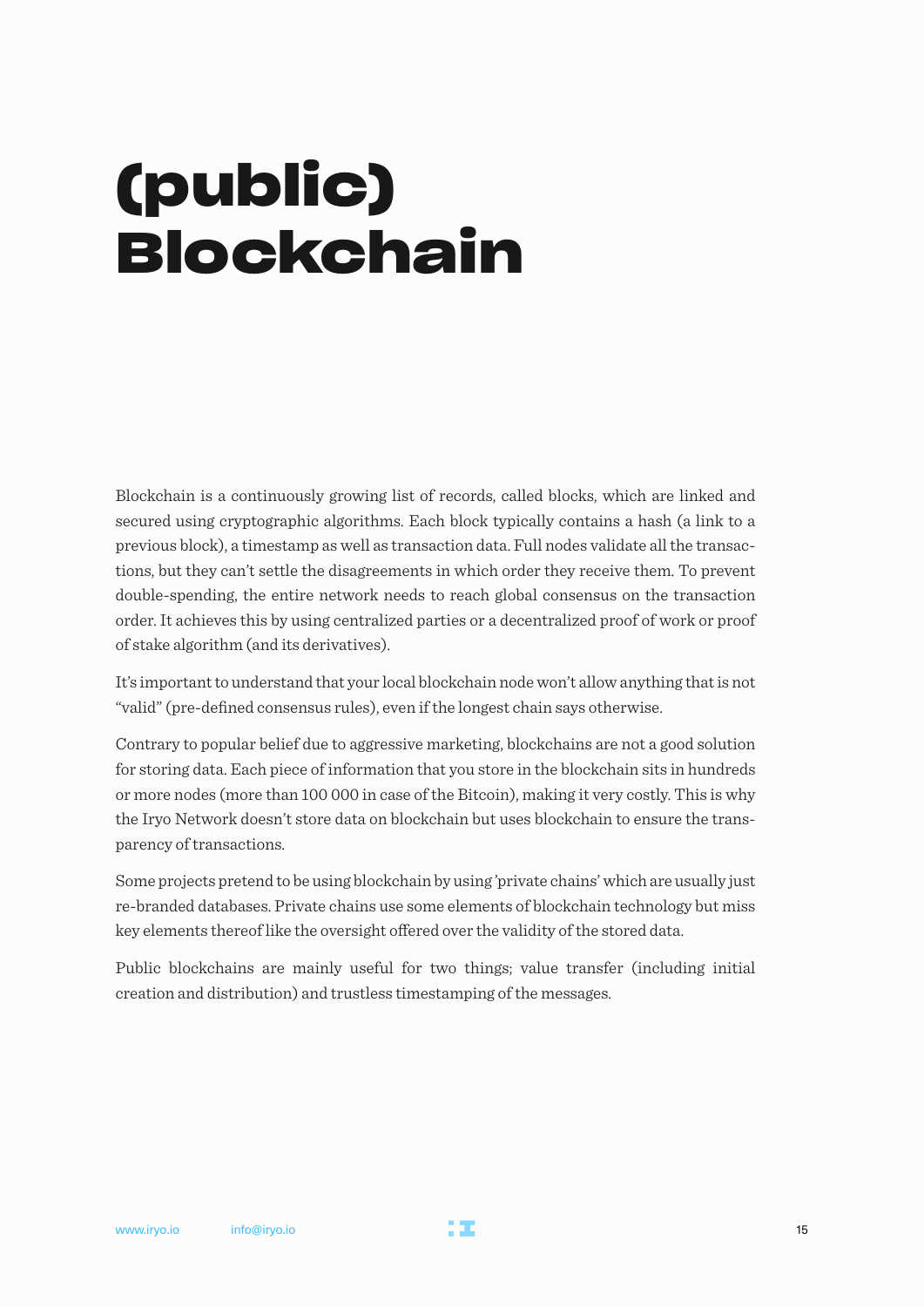## <span id="page-15-0"></span>**Blockchain permission controls**

#### **End-users can issue signed permission messages to the blockchain. This includes:**

- sharing all electronic health records with their personal doctor (with or without time limits)
- the revocation of access to their EHR
- the sharing of limited relevant parts of health records with a specialist (with a time limit). Inpatient medical records will also be partitioned with a separate set of access rules
- issuing IoT device permissions to write but not to read data
- rotating the re-encryption key

The use of the smart contracts for permission controls is optional (there is no double spending problem). Iryo would use it, because that way the blockchain node can compute the state at the moment it received the ordered message, instead of waiting for the query to compute it i.e. where the state gets pre-computed.

#### **Permission controls benefit from being in the blockchain in the following ways:**

- *Trustless timestamping.* All Iryo full nodes, including consensus "block-producing" nodes, would validate all messages. Therefore there will not be any doubt with regards to what and when blockchain permission messages were issued.
- *Immutable log of all messages.* It will not be possible to deny that a valid access request was issued. This will reduce the possibility of litigation where dishonest parties claim that access permissions were never issued.
- Once your message gets included in the blockchain, *one part of the network cannot withhold it from another*. That way, users can always be sure that they have all the revocations, that is, assuming they are running the Iryo full node (which is still just a tiny subset of the whole EOS network).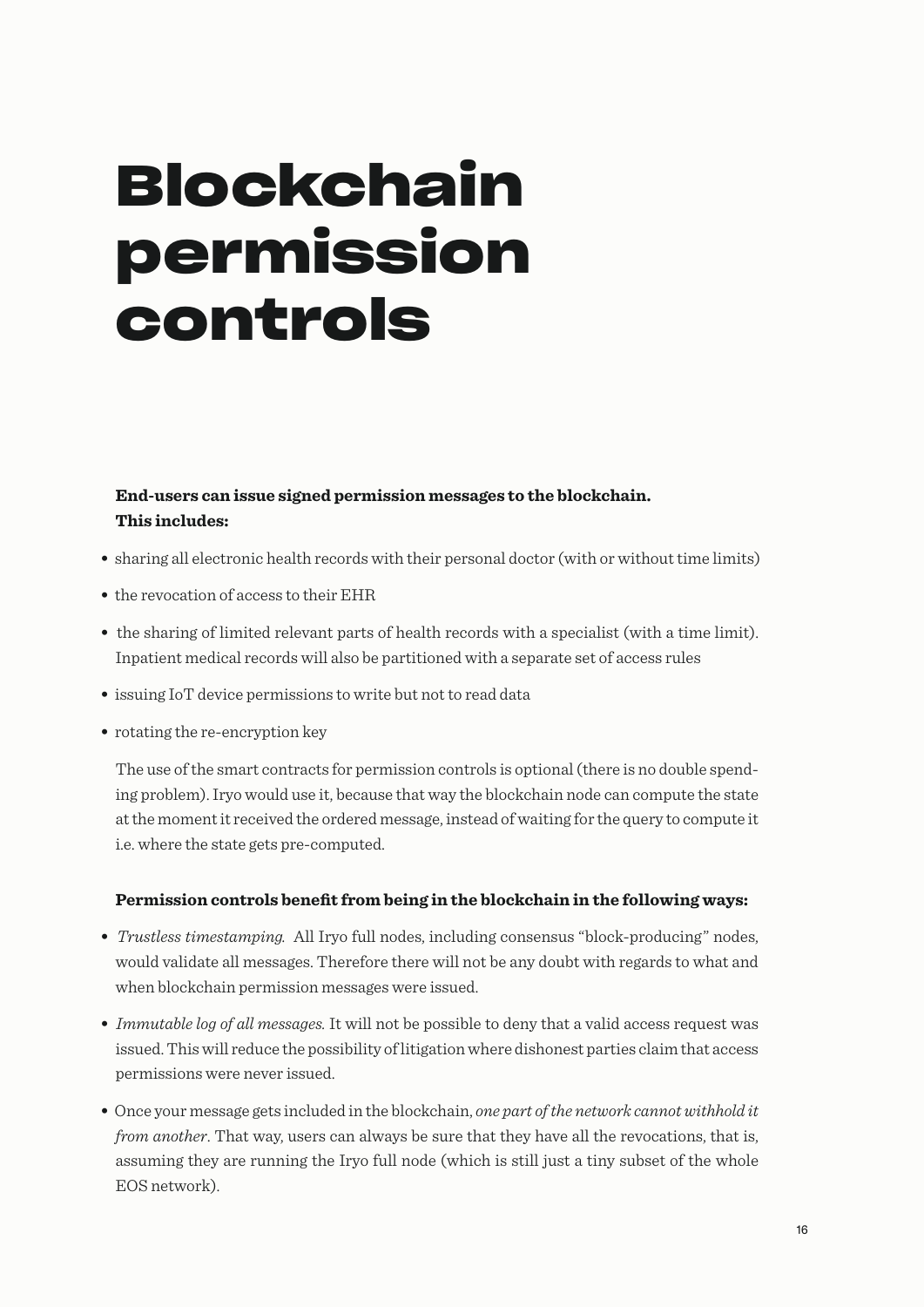All the storage endpoints (in the cloud and in the clinics) would run their independent Iryo ledger full node. A smart contract would be used to prepare the local state. Direct query on the full node would return either true or false for each access request the Iryo (storage) network needs to process.



Simplified overview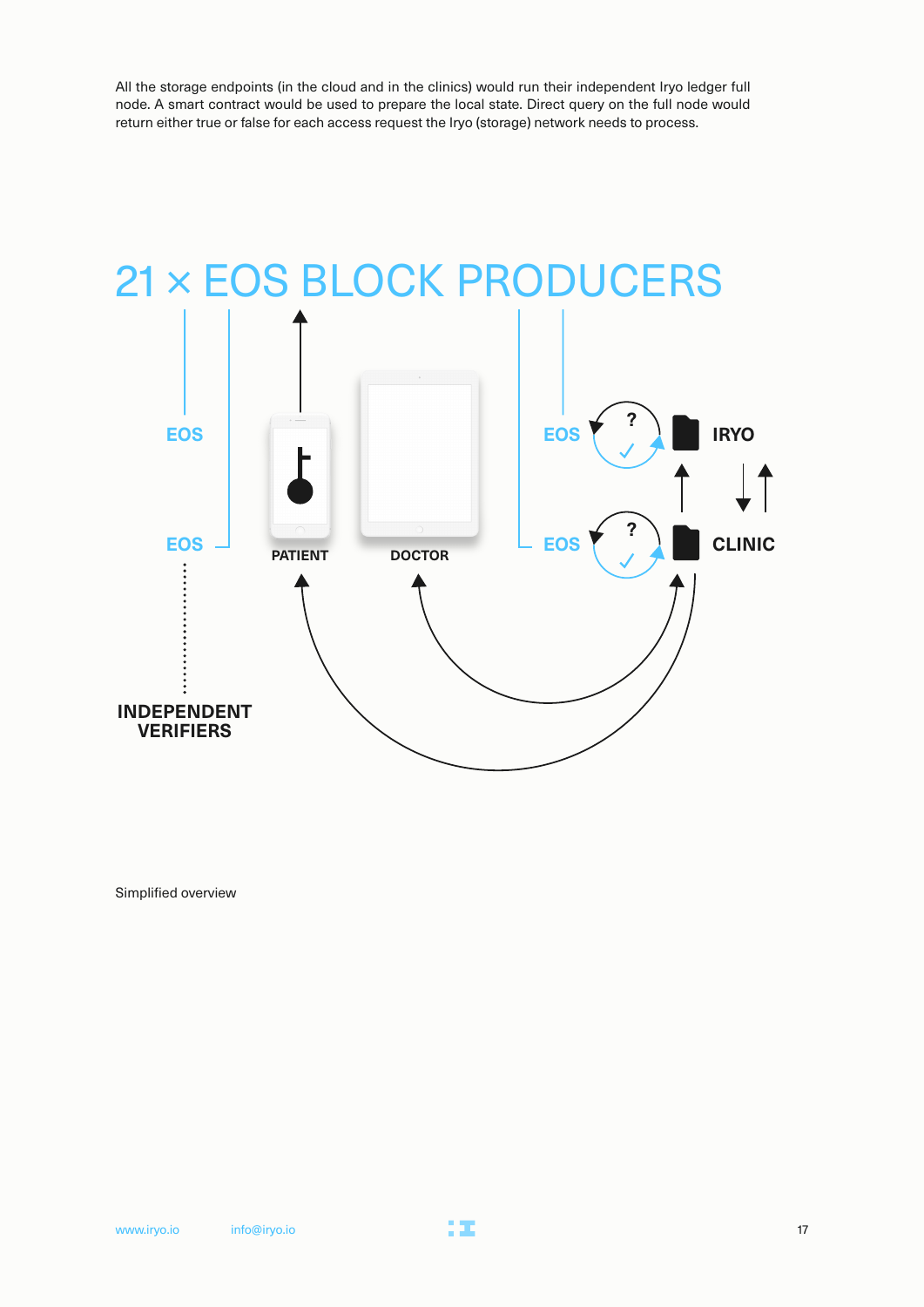## <span id="page-17-0"></span>**Immutability of medical data**

The first line of defense is offered by zero-knowledge encryption itself. It is easier to defend data integrity when a potential attacker doesn't know what to change since everything is encrypted in the first place.

The second line is offered by redundant storage nodes and saved medical data checksums on patient devices support immutability. If anything is changed, a user will know.

The final line of defense is to find out which node was changed. All storage nodes would provide cryptographic proofs to patients, by writing hashes in the EOS blockchain. Patients would be able to independently verify that the provided proof was really there with a blockchain receipt. That way, if the checksum verification fails, the compromised storage node can be easily identified and replaced.

To reduce the number of hashes, aggregation into a Merkle tree will be used. Clients receive a blockchain receipt which they can use to independently verify the blockchain proof**\*†** .

**<sup>\*</sup>** www.chainpoint.org

**<sup>†</sup>** www.opentimestamps.org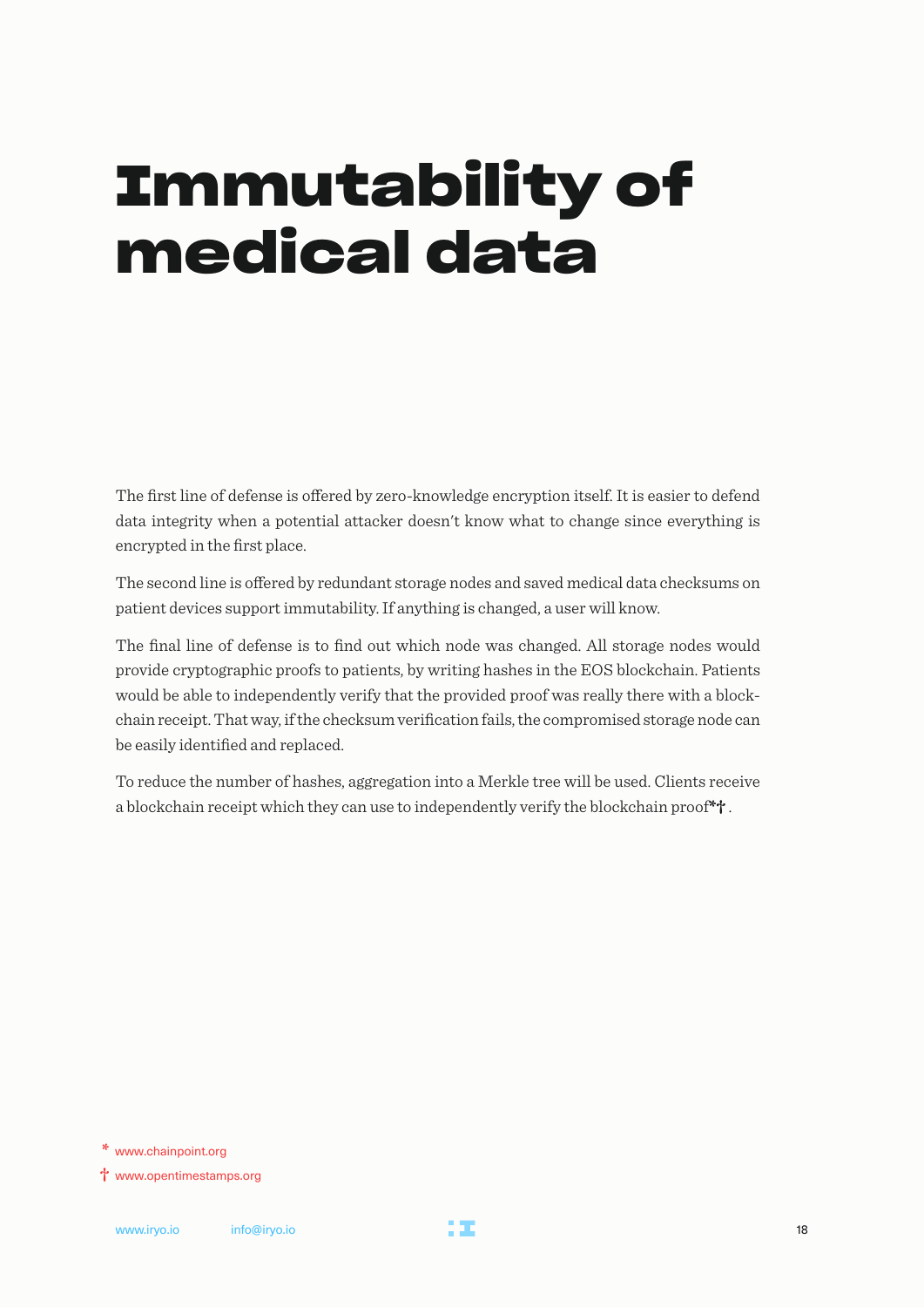## <span id="page-18-0"></span>**Why EOS?**

## Choosing the right platform, EOS overview.

#### **Generally speaking, there are two extremes in public blockchain technology:**

- 1 using a proof of work (PoW) chain that offers immutability and censorship resistance, but you pay for that with fees for every transaction.
- **2** using federation/DPOS/masternodes that offers speed with low associated cost.

Most tokens on these platforms have a centralized team behind them, which means that if their token contract is compromised, they should be able to roll it back. Alternatively, this team could just issue a new contract taking into consideration factors like pre-hack balances.

Having a token that is solidified with PoW presents additional liability if something goes wrong. This is not a feature that a startup raising capital should go for. This option should only be considered once the code has been tested over time.

Ethereum sits in a thankless middle. It does not allow rolling back your app, since projects don't really control their smart contract. Furthermore, users still need to compete for limited block space and bid with gas or often just wait their turn (up to a day). For many token issuers that is just not needed.

The token issuer requires just enough decentralization for the market to perceive it as decentralized and it's history to be independently verifiable (many/enough nodes that check it). Of course, they also need tokens to be easily listed on the exchanges - once the platform is added, the addition of further tokens should not require significant effort.

EOS will offer "shards" (they call it blockchain apps), which users would be able to utilise on their partitioned network - user nodes can discard all other messages, making them as light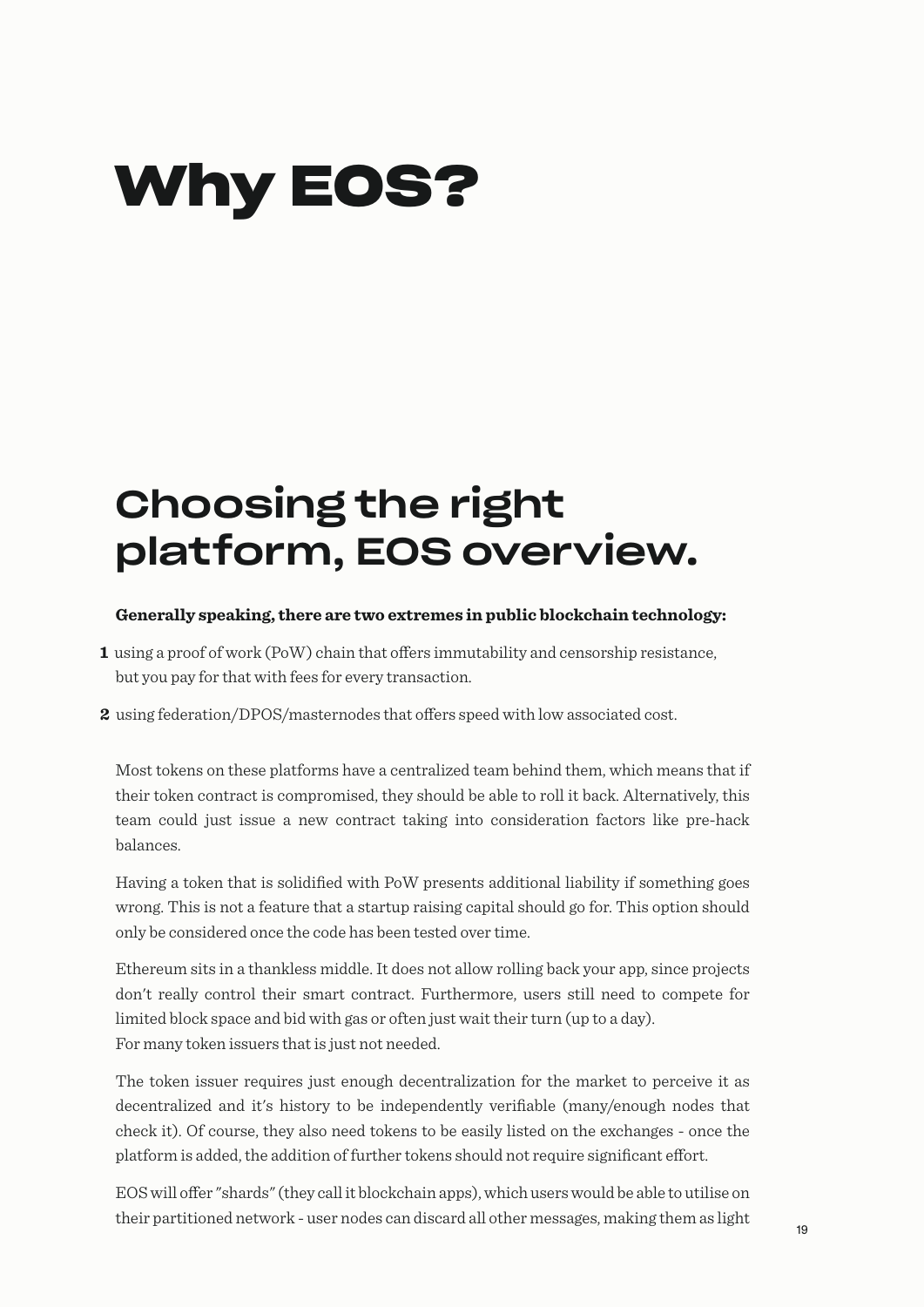as the chain is designed to be. A lightly designed blockchain app would have the ability to spread more nodes since it's easy enough to verify, even if the entire EOS network gets "bloated".

Instead of transaction fees, EOS chooses a smarter way to charge its users. Every blockchain app (shard) must deposit coins for their users. Practically, 1% of locked coins means that users of this app can get 1% of all bandwidth of block producers... and until your app only uses 1% of the whole EOS ecosystem, all transactions are free for end-users.

That way new users don't need to pay for anything. However, the blockchain app developer still has to mind the resources, or else the requirement to buy more and more EOS tokens to stake would 'kill' his blockchain app'.

Block-producers dilute this stake with up to 5% per year inflation, to pay for investment into additional bandwidth, space or execution/verification CPU power. This presents one potential problem: whenever block-producers upgrade their equipment, the number of tokens that the blockchain app requires, falls. This is because those EOS tokens are no longer needed since people may sell them on an open market and crash the price.

Since token holders vote for block-producers, they might start voting for those who don't want to upgrade in order to keep the staking requirements high. It would be interesting to see how the tension that would arise due to, one the one hand, helping app developers with adoption and, on the other hand, the high token price would play out.

Application developers will need to pay for the cost of EOS user accounts. Let's hope the price for them won't skyrocket; allowing competition to spam apps with fake accounts, thereby draining the funding for the blockchain app and it's legitimate users.

Another strength of EOS is its use of WebAssembly instead of Solidity which ensures C++ toolchain compatibility.

In addition to that, Iryo would use the public EOS network to keep access control timestamped and synced on all nodes. Iryo deems the importance of access control messages and history logs to be propagated near real-time in emergency situations as essential. Right now, this cannot be achieved/guaranteed on a network like Ethereum or Bitcoin.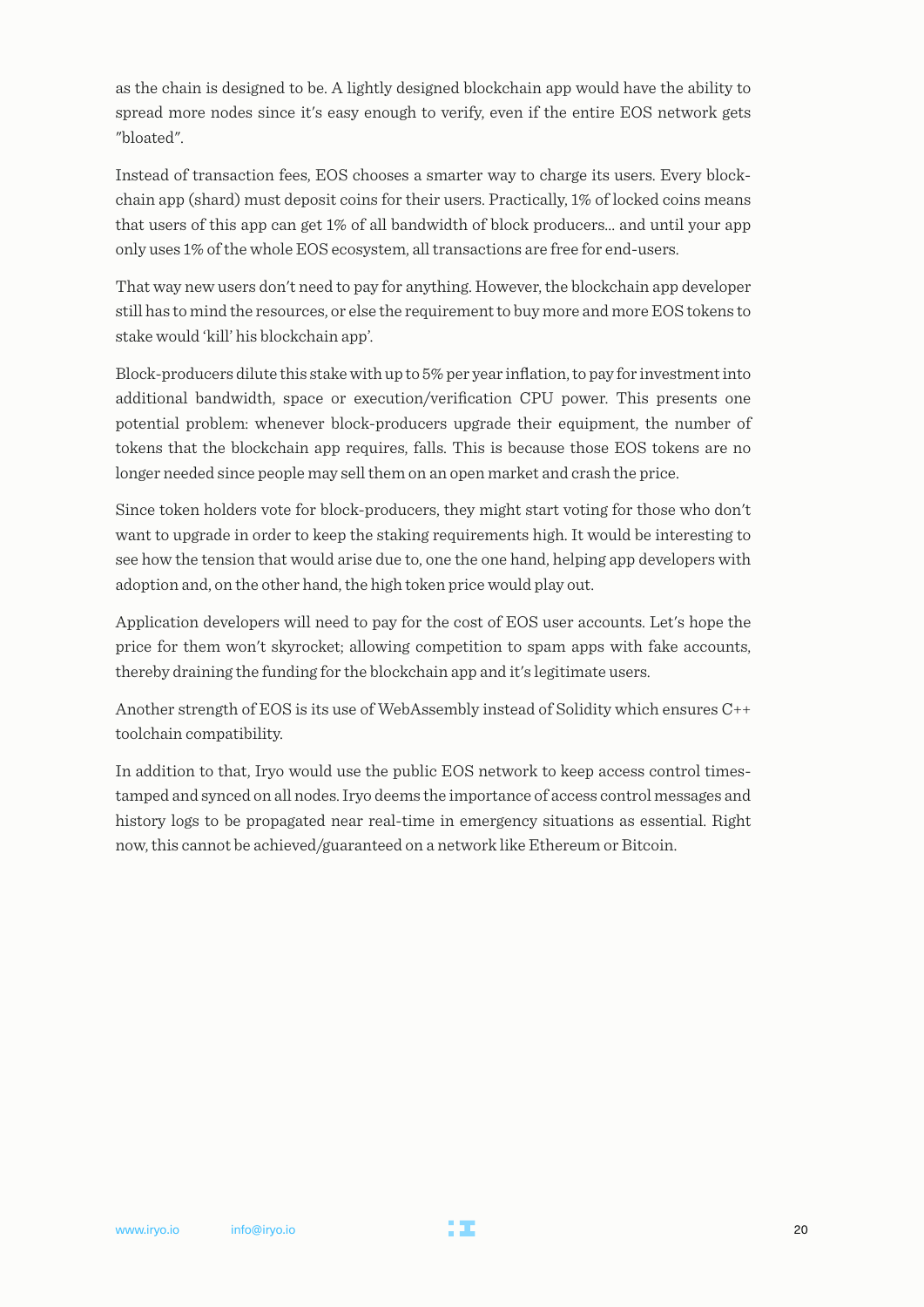# <span id="page-20-0"></span>**Token utility**

*Iryo would use EOS chain to intertwine its tokens in a number of ways:*

#### **1 All institutions would have to provide a stake of \$10 000 worth of IRYO tokens for their accounts (this value is adjustable).**

This would serve as spam protection - the app won't 'talk' to 1 000 fake institutions that do not have IRYO tokens who would most likely be attempting to spam users. It would also act as a transparent metric on the chain. More accounts with enough tokens should mean more institutions are using the system. Institutions would include organisations such as hospitals, clinics and research institutes.

#### **2 The clinic staking requirement would be used to cover the cost of storing EHR data for their patients.**

Should the data per patient exceed the threshold, clinics would have to stake more tokens to cover the cost of data storage. Patients would be able to cover their storage costs by staking coins themselves; that way they can become independent in storing as much data as they want to (as long as a sufficient number of coins are staked). If they exceed the limit, or the staking requirements suddenly change, they would not lose the data but, over time, their access would be increasingly limited until the stake is supplied. Actual hardware costs would be covered with 1% yearly inflation. Therefore, more data stored would mean more coins staked, which, in turn, provide price pressure to make that 1% yearly inflation worth enough to cover all the storage cost.

#### **3 With health record query tokens researchers would be able to incentivize end users to allow anonymized queries.**

Health data never leaves the patient's device (phone), or the device of the doctor whom the patient has assigned access privileges to. Researchers would have to buy the tokens from the market and distribute them to the users that allowed the queries on their health data to be executed. The amounts can be very small, and sent to thousands of people at the same time. High fees could kill this model.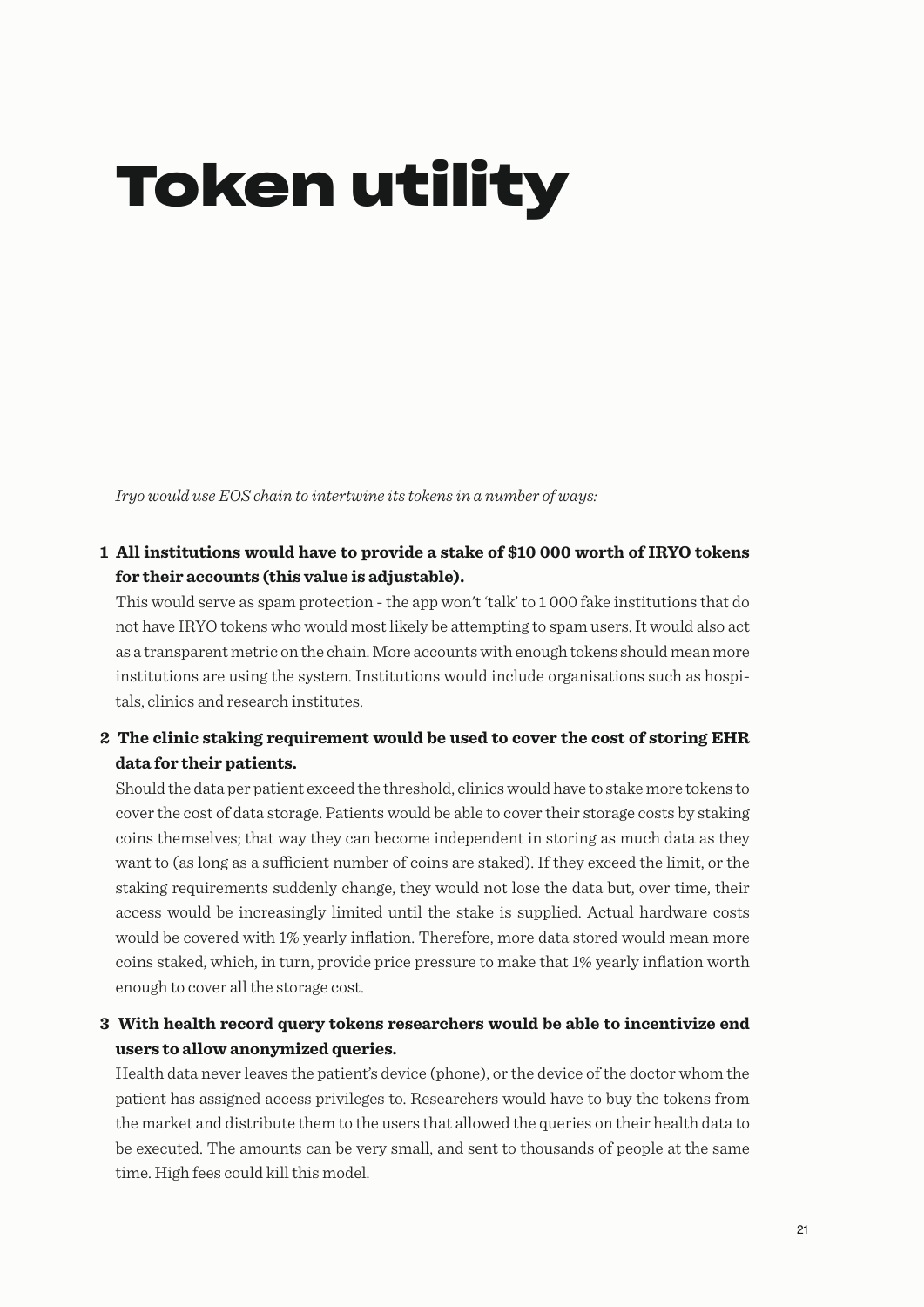#### **4 Cases of medical emergency**

When a patient can't give consent for access to his health data, the hospital can lock \$1000 - worth of tokens (adjustable) in the smart contract which gives the patient permission to withdraw the tokens in one-month's time if he deemed access unjustified. In case of a legitimate emergency access, the patient (or their doctor with pre-approved access to the patient's medical records) would, when able, confirm the emergency access and the smart contract would return the funds to the hospital. If no action is taken within one month (or other specified timeframe), the funds are returned to the institution that staked them.

#### **5 Services in the clinics who have adopted Iryo could be paid with IRYO tokens instead of credit cards.**

Volatility, usability challenges with the security of tokens and the limited ability of the end user to purchase tokens on short notice would probably results in this option being used infrequently. With mature adoption, we could see tokens being used in situations where transaction costs using traditional payment methods are prohibitively high.

The aforementioned 1% yearly inflation would cover the storage costs and offer the development subsidy to ensure continuous Iryo Network development and provide a sustainable future for IRYO token holders, even when the initial funds run out. Until the platform is publicly available, the inflation tokens would be burned.

The 1% inflation recipient would be a multisignature account controlled by Iryo. Iryo would issue reports on how this money was spent. Should the token holders not be pleased with the development of the service, they would be able to fork the token contract to a new one, which doesn't have a development subsidy or has a different group who collects the inflation.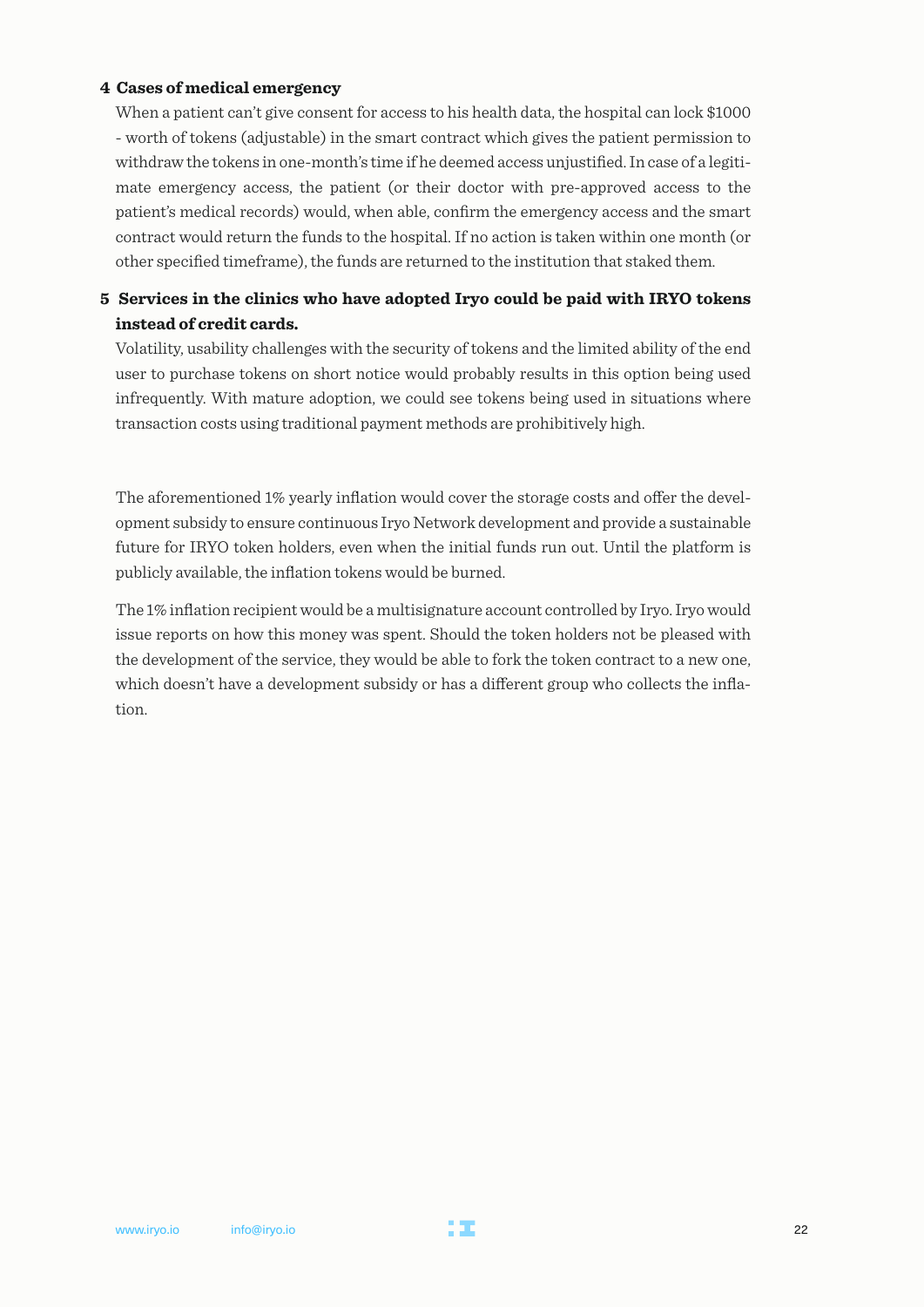## <span id="page-22-0"></span>**Cryptographic enforcement of permissions**

## over data using Proxy re-encryption (NuCypher)

Public key cryptography (PKC) also known as asymmetric cryptography uses a key-pair of public-private keys to encrypt and decrypt data. This property gives the user the ability to share public keys outside of his control. PKC based on an elliptic curve is mostly used for digital data signing but it can be also used for data encryption.

[ECIES encryption](https://en.wikipedia.org/wiki/Integrated_Encryption_Scheme) allows one to asymmetrically encrypt data with a public key and decrypt it using private key, instead of the typical two-way symmetric AES cipher which uses one key for encryption and decryption. This is done by creating an ephemeral random key based on the receiver's public key. Data is then symmetrically encrypted using this ephemeral key.

This key is then cryptographically encrypted so that only the owner of the private key that corresponds to the public key can decrypt it. The encrypted data, along with encrypted ephemeral key is sent to the receiver. This means that the patient can share his public key with anybody to give them write-only permission.

#### **ECIES (patient\_public, data)**

To read the data, an [Umbral](https://github.com/nucypher/nucypher-kms/blob/master/nkms/crypto/api.py#L384) algorithm is used, which allows patient to issue re-encryption keys. These keys can take the data and re-encrypt them to a doctor's public key on the fly. To create a re-encryption key, patient\_private, doctor\_public keys are used. A re-encryption key is then used to re-encrypt the data (encrypted ephemeral key) from the patient to doctor public key.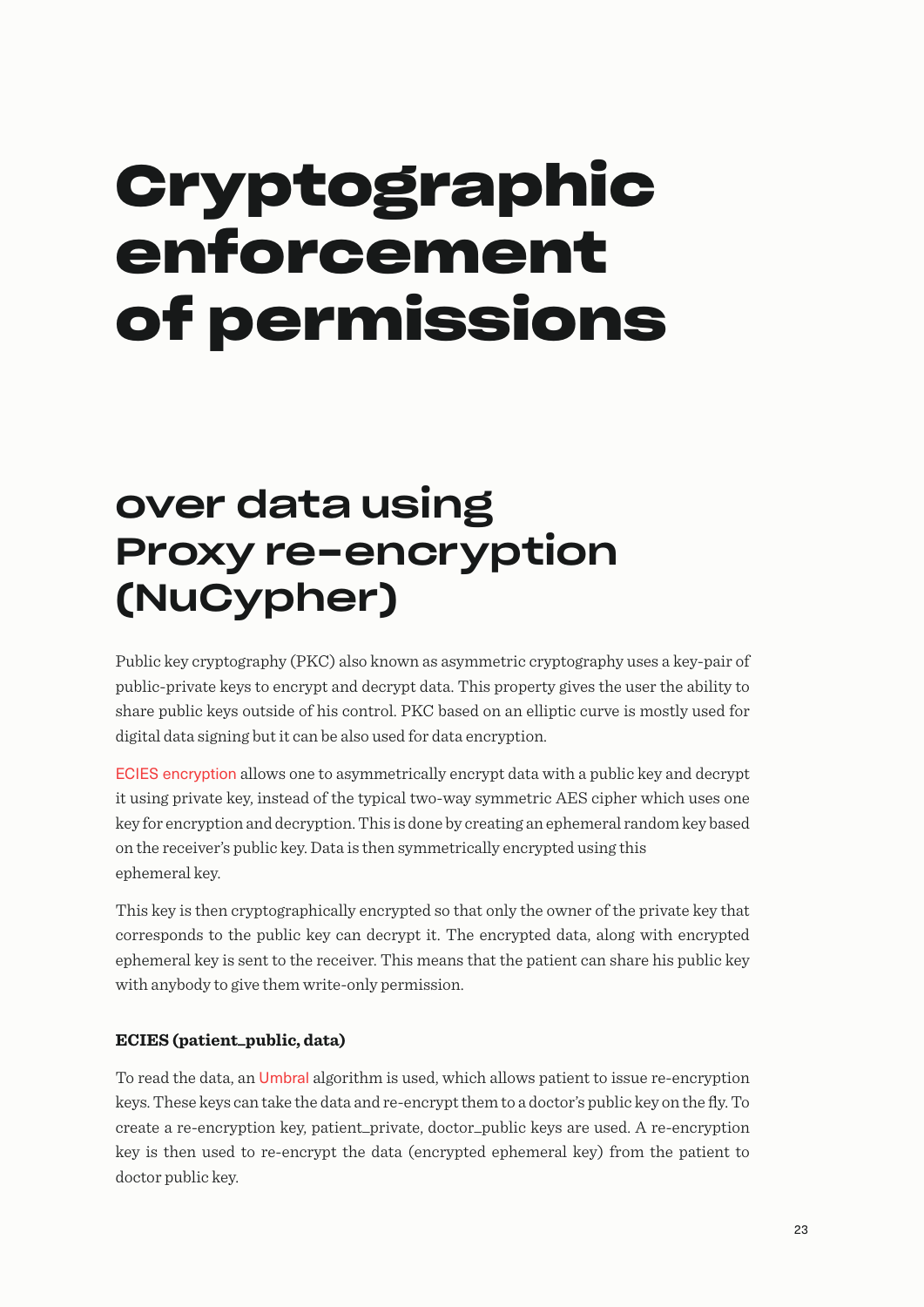

Iryo storage nodes can hold patient issued, re-encryption keys, and re-encrypt all patient data to doctor on the fly. Since the data gets transmuted on the server, Iryo only needs to keep one copy of the same data while keeping it zero-knowledge.

In reality, the ECIES encryption is very slow. This is why NuCypher uses hybrid encryption scheme. The data is first encrypted with temporary key using AES symmetric cipher and this key is then encrypted with sender's public key using ECIES. Re-encryption is then done only over an encrypted temp key rather than whole data. Their [whitepaper](https://cdn2.hubspot.net/hubfs/2807639/NuCypher%20KMS%20Technical%20White%20Paper.pdf) provides a more detailed explanation.

NuCypher is building a decentralized service but, since Iryo has more trusted topology, it can achieve the same (or better) security properties when deploying the re-encryption software from the two storage nodes from which each user has their data served from.

## Public key derivation [\(BIP32\)](https://github.com/bitcoin/bips/blob/master/bip-0032.mediawiki)

For the sake of simplicity of the paper, we only mention one encryption key-pair. In reality, the keys are deterministically derived from master private key. Separate child keys are used for different access permission levels. Each public child key would get separate re-encryption key. This way the patient would have mathematical control of the level of permissions each doctor/specialist would get. [Youbase's whitepaper](https://paper.youbase.io/content/structured-data.html#path-levels) provides a good example of that model.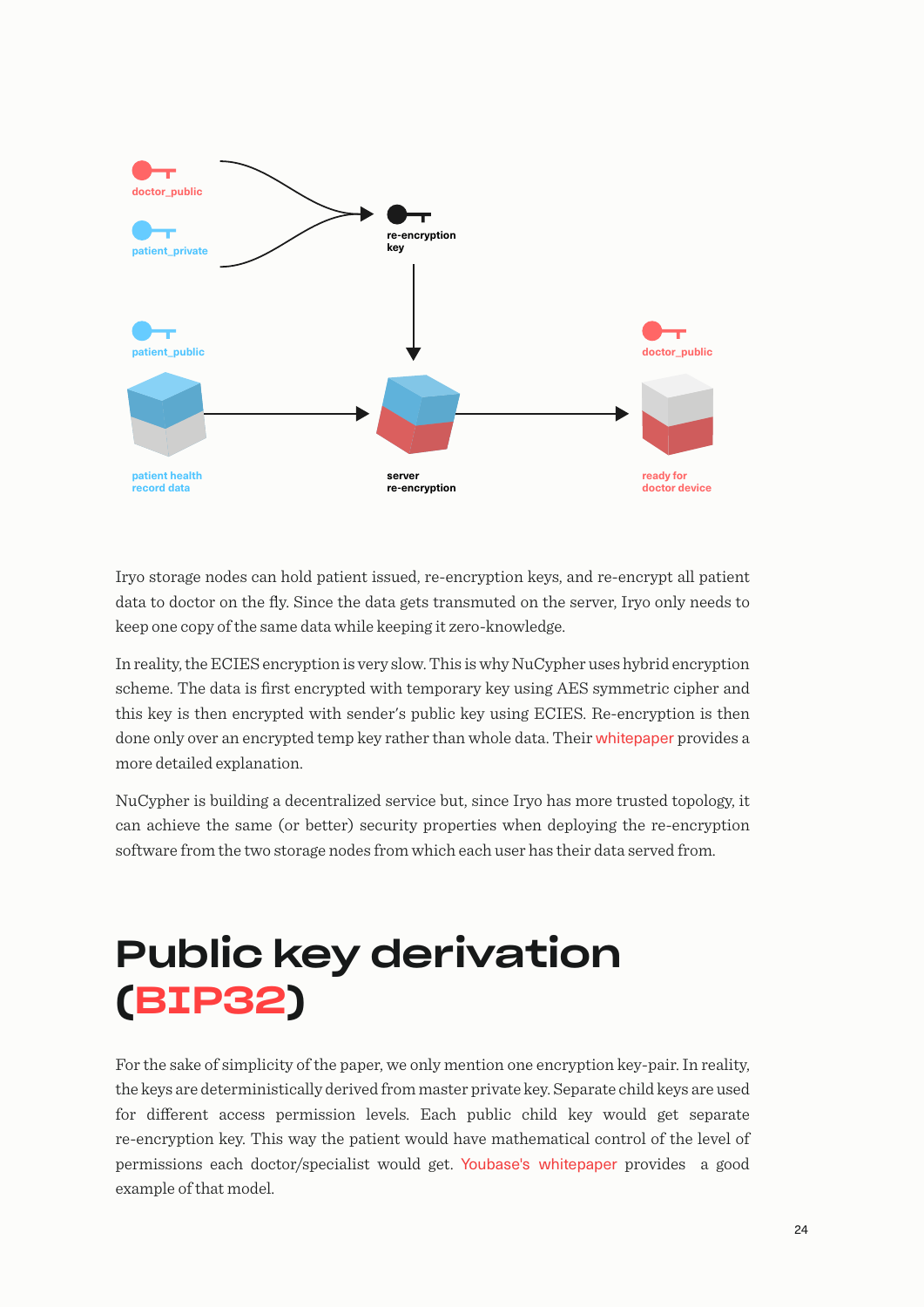## Key rotation

When access is revoked, a patient would issue new re-encryption keys for all new data. For old data, NuCypher proxy re-encryption relays on the servers to not serve the revoked clients (with data or re-encryption keys). In our case, the Iryo storage node and clinic storage node would simply throw the revoked re-encryption keys away and, by doing this, they protect the data even if the storage node gets hacked later, and all encrypted data leaked.

Due to BIP32 and proxy re-encryption, the key rotation process does not need any other device but the patient's to be online (it's non-interactive). This value is enhanced in the doctor's case, as he can re-issue all re-encryption keys to himself without 'bothering' any of their patients.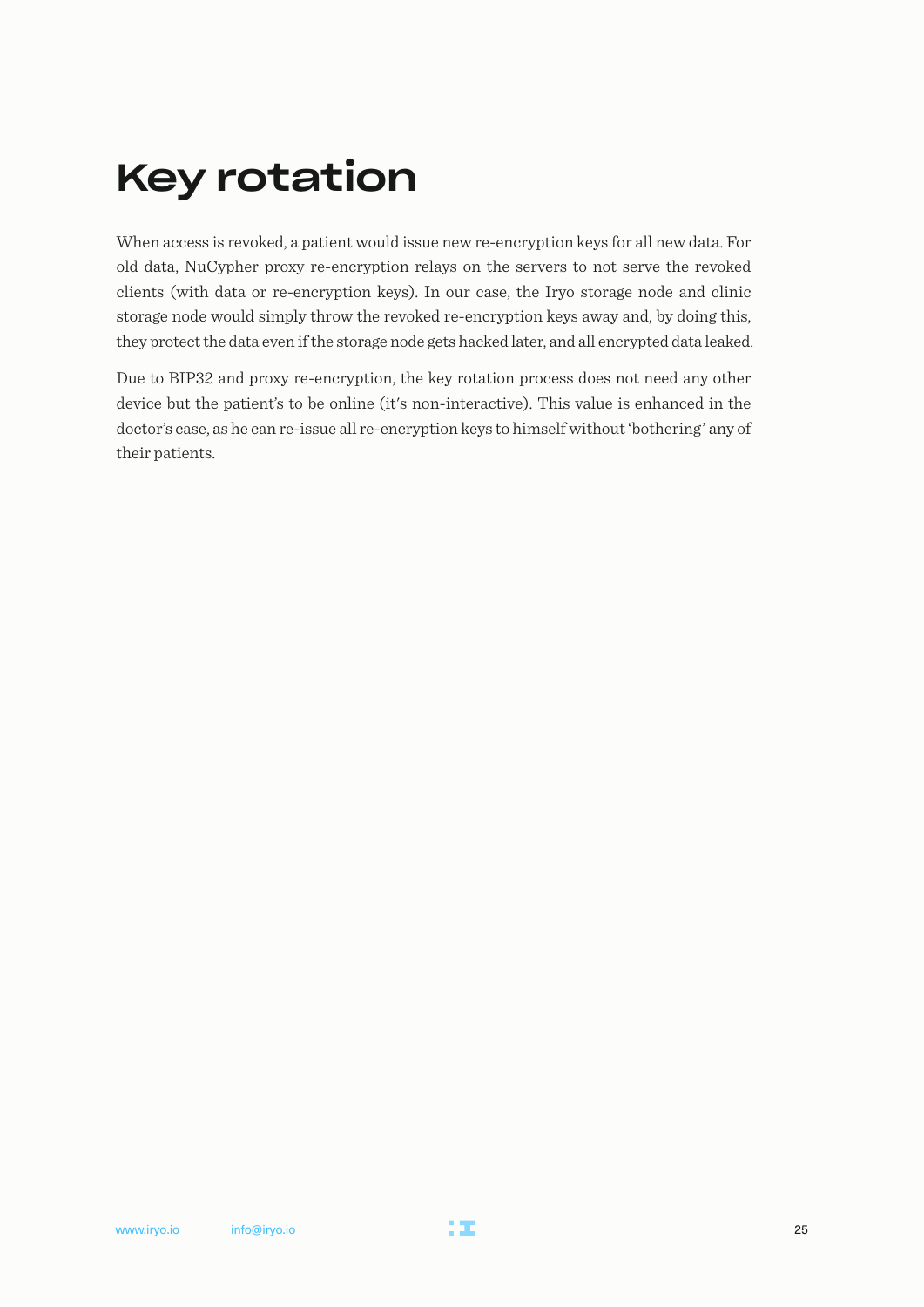# <span id="page-25-0"></span>**Private key management**

Private keys are long and random and should never leave the end-user's device. Should encrypted data be leaked to the public, it would be useless without the private key. The value of private keys lie in the decentralized control of encrypted data and value.

However, if you lose your keys, you lose the data, credentials and value that it encrypted. It is for this reason that encrypted services provide a nerve-wrecking experience for most people. Some services are trying to solve this problem with recovery codes that should be printed out and put into a safe drawer. It is safe to say that there is no mobile printer on your phones, and there is no mobile safe drawer. Most people don't have "safe drawers", not even in their homes. In reality, this approach is not practical for the user and rather has a stronger role in providing the service provider with immunity against legal and reputational liability.

While many other projects re-introduce centralized solutions for key recovery, the Iryo Network takes a different, more distributed route.

*In the Iryo Network private keys are everywhere. These keys can be grouped into patient keys, doctor keys, clinic keys, Iryo keys and token holder keys.*

#### **Patient keys:**

*PK-1*: A master private key that derives two keys (using BIP32) which are used for:

- medical data encryption keys in the IryoEHR app
- EOS 'emergency access controls' and wallet private keys in the IryoEHR app

#### **Doctor keys:**

*DK-1*: A master private key that derives 2 keys (using BIP32), that are used for:

- medical data encryption key in the IryoEHR app
- EOS 'access controls' and wallet private keys in the IryoEHR app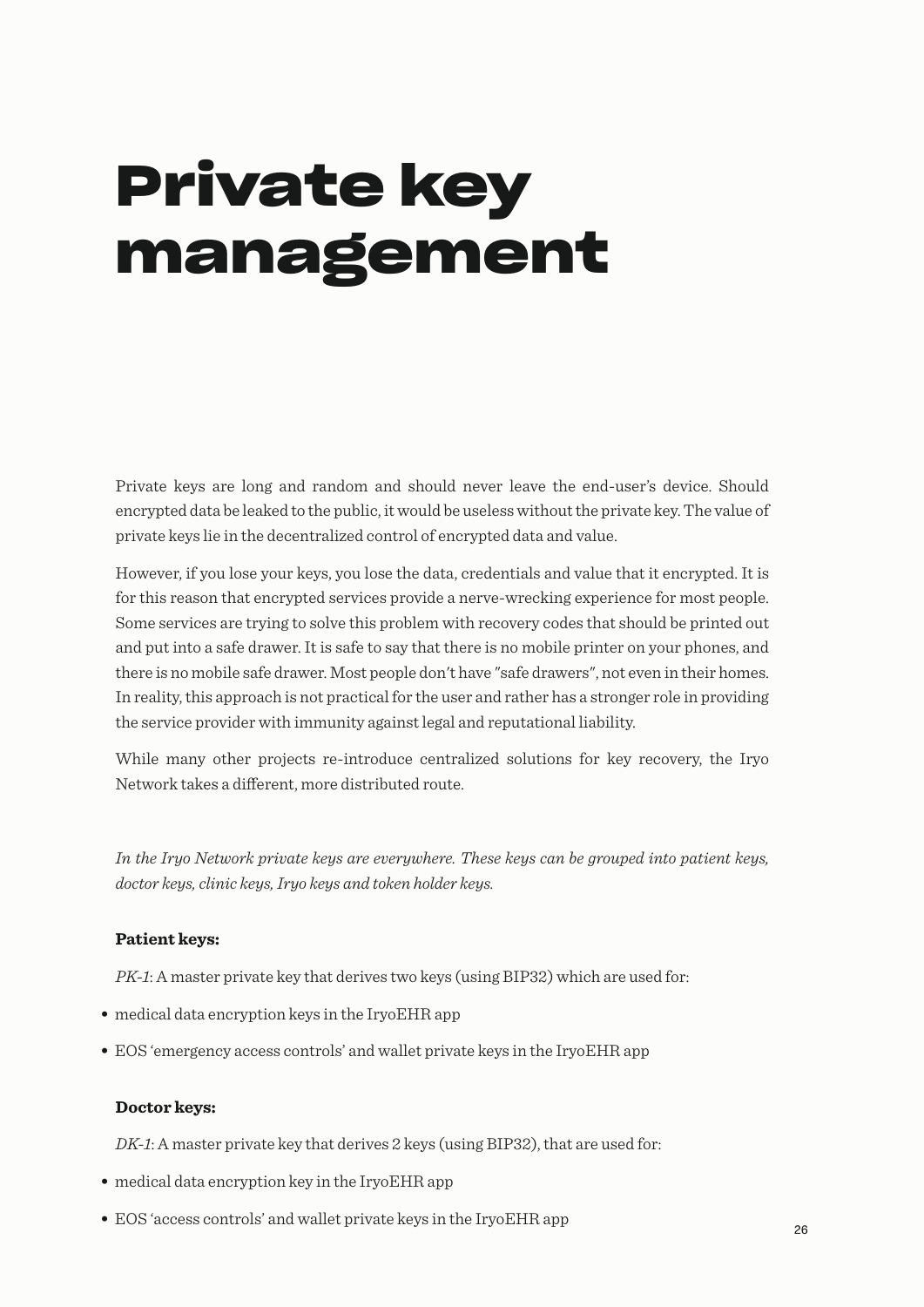#### **Clinic keys:**

*CK-1*: Half of the emergency medical data re-encryption key. One for each patient.

*CK-2*: An EOS 'emergency access controls' and wallet private key.

*CK-3* (optional): A cloud backup AES encryption key that allows clinics to encrypt and then backup all their data to Iryo Network.

#### **Iryo keys:**

*IK-1*: An EOS attestation key.

*IK-2*: An Iryo EOS (account funding) wallet private key.

#### **Token holder keys:**

*TK-1*: An EOS wallet private key for EOS wallet app.

### What happens if a user loses the device?

For *PK-1*, assuming that the patient doesn't have a second device with the same key, (patient medical data encryption key), the simplest answer is that they can visit their doctor, who can use his device to issue a re-encryption key back to patients' new device. Together with signed permission message, this would replace patient's wallet private key with a new one. If a patient doesn't want to visit his doctor every time their device gets destroyed, they can save (and move) the key to the ZeroPass app (explained later in this paper) using a one-click magnet link. When keys are protected with ZeroPass, a patient can revoke the ability of his doctor to re-assign his key, leaving the patient in full control.

If the patient's personal doctor performs an 'access recovery' instead of recovering a master key via ZeroPass, the patient's wallet would be emptied. This is because the doctor can't recover the actual keys but can only give access to patient's new key. Using ZeroPass solves this problem. Whenever a patient receives an IRYO token he will be asked to secure them within the ZeroPass web of trust.

For *PK-1* and *TK-1* the ZeroPass' distributed and trustless recovery service can be used. In practice, patients would simply click on the magnet link inside the IryoEHR app, that would save (and move) all his/her keys; *PK-1* and *DK-1* from IryoEHR to the ZeroPass app, automatically.

For clinic and Iryo keys (*CK-1*,*2*,*3* & *IK-1*,*2*,*3*) the ZeroPass 4Teams app would be used.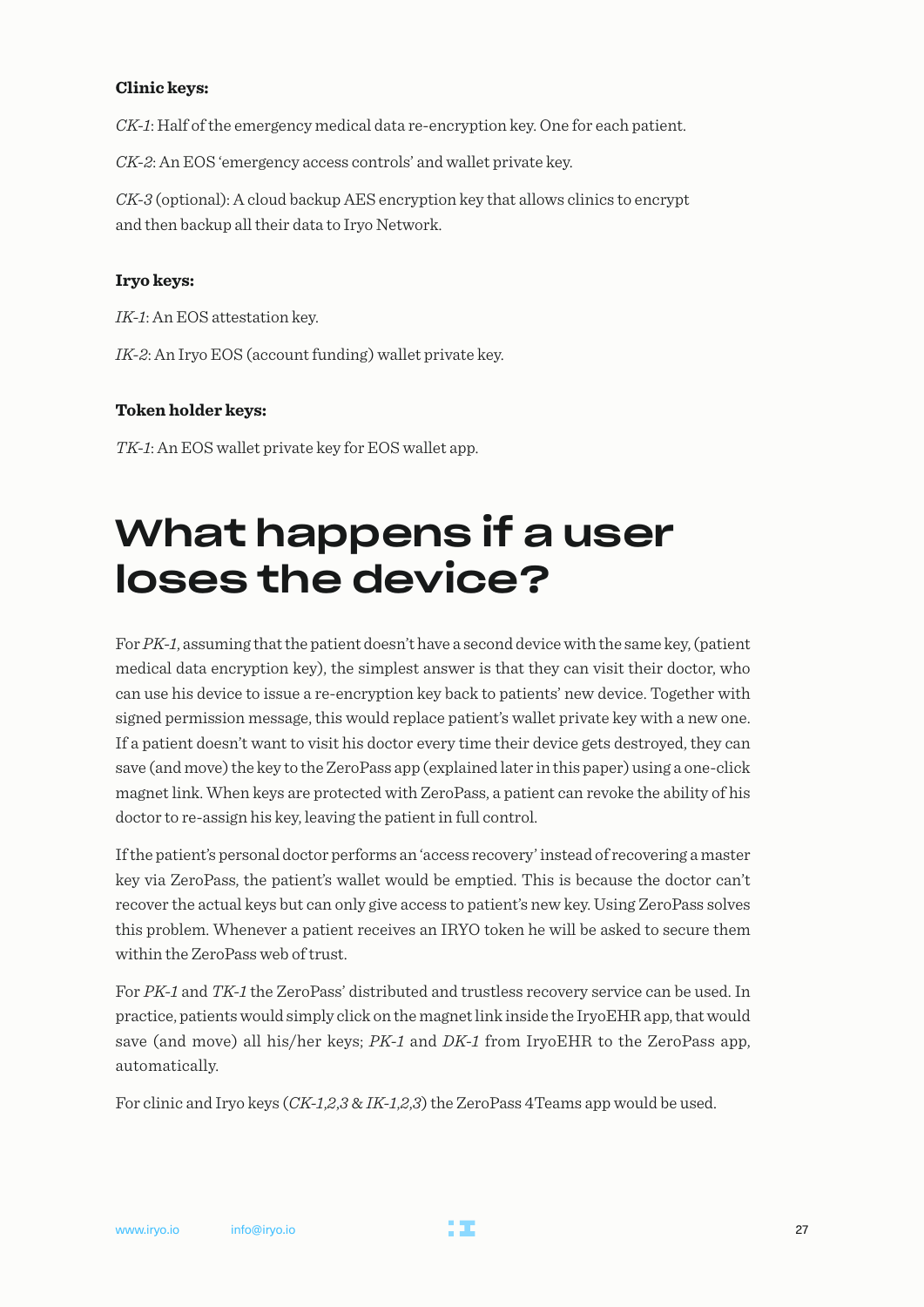## <span id="page-27-0"></span>**ZeroPass app**

ZeroPass is a passwordless keychain and private key recovery manager. It can store keys in a zero-knowledge manner and provides trustless recovery that works even if ZeroPass servers are down. The development of the ZeroPass app is currently in the private beta stage. For an in-depth understanding of this app, you can read more on the [ZeroPass](https://www.zeropass.io/) website or fairly [technical whitepaper](https://www.gitbook.com/book/zeropass/whitepaper/details).

To use a key from ZeroPass users don't need to remember anything; instead they need to sign every request for a requested key with two devices. These devices must have previously been paired with the ZeroPass app or, optionally, via YubiKey-style devices (FIDO compliant).

Later, ZeroPass would add multisignature transaction signing (thresholdECDSA), which will be used to provide an extremely secure signing process using a private key. *The transaction spending stays secure even if one of the user's devices is infected by malware.* This capability will be tightly integrated into IryoEHR app's token functionality.



If users lose their devices (referred to as ZeroPass "factors") and/or lock themselves out, two out of three trusted contacts which they had nominated can help them recover their key within the app or offline (where the service is unavailable online).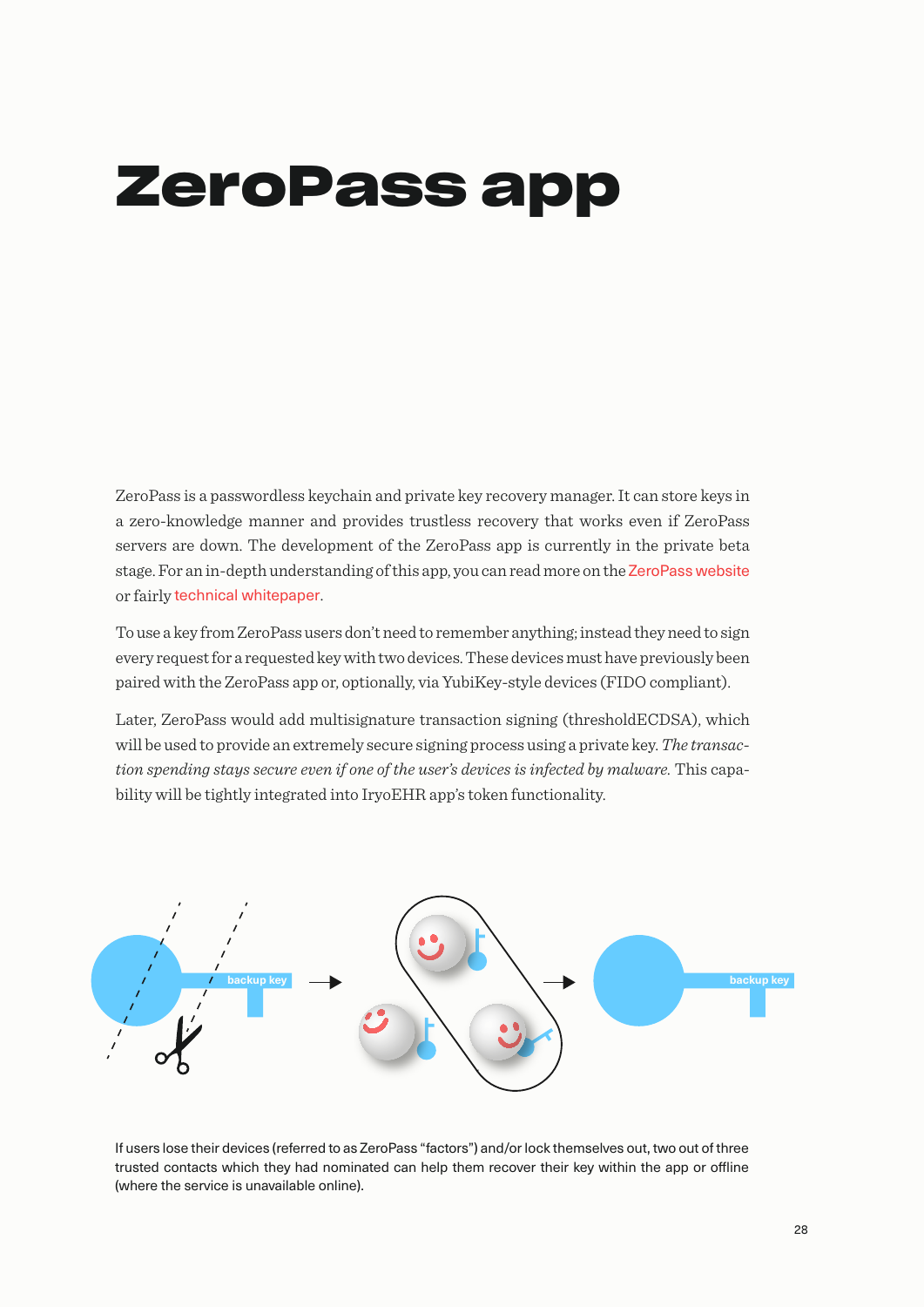### ZeroPass 4Teams app

**ZeroPass 4Teams will provide clinics and Iryo multi-member teams environment with all of the core ZeroPass functionalities and benefits, while at the same time also taking into consideration their specific requirements:**

- a global overview of all members and their actions,
- access to signing using a private key for multiple users (sharing functionality),
- an adjustable level of security (how many users and/or devices per user are required to sign a transaction or get access to the key).

User-owned devices will be encouraged as the primary and/or secondary factors. This is a ZeroPass answer to provide security in the rising 'bring your own device trend' (BYOD). Knowing that 50%+ of all employees use their own devices for work, the trend does not seem to be slowing down.

All described key (and subsequently health data) recovery procedures might be rendered useless in extreme situations, such as long internet outages which place lives in danger. Disaster access modes have been developed as a solution to avoid the potential negative consequences of these situations. Patients or clinics may opt-out of these modes. These are explained in the edge cases below.

#### **Edge case: Emergency access for individual users**

#### *SCENARIO: Alice is an unconscious patient who is rushed to the hospital by an ambulance in the middle of the night.*

The previous assumptions about a patient or their personal doctor being able to unlock the data can prove fatal in those cases. The solution is to escrow (split with Shamir Secret Sharing) the re-encryption key within the ZeroPass 4Teams app and lock it with the smart contract that is enforced by the ZeroPass server. The smart contract rules state that if the clinic wants to access the (missing half ) of the key for patient Alice (identified with her public key), the clinic needs to put \$1 000 worth of IRYO tokens (adjustable by Alice) to the 1-month contract with her EOS wallet public key.

Once this is done, Alice's IryoEHR app will show her the notification. If her medical data access was unjustified she has 1 month to claim the \$1 000-worth of tokens. If it was a legitimate life-threatening situation she can either approve the refund to the clinic or wait a month for the contract to expire - this would automatically return all the tokens to the clinic.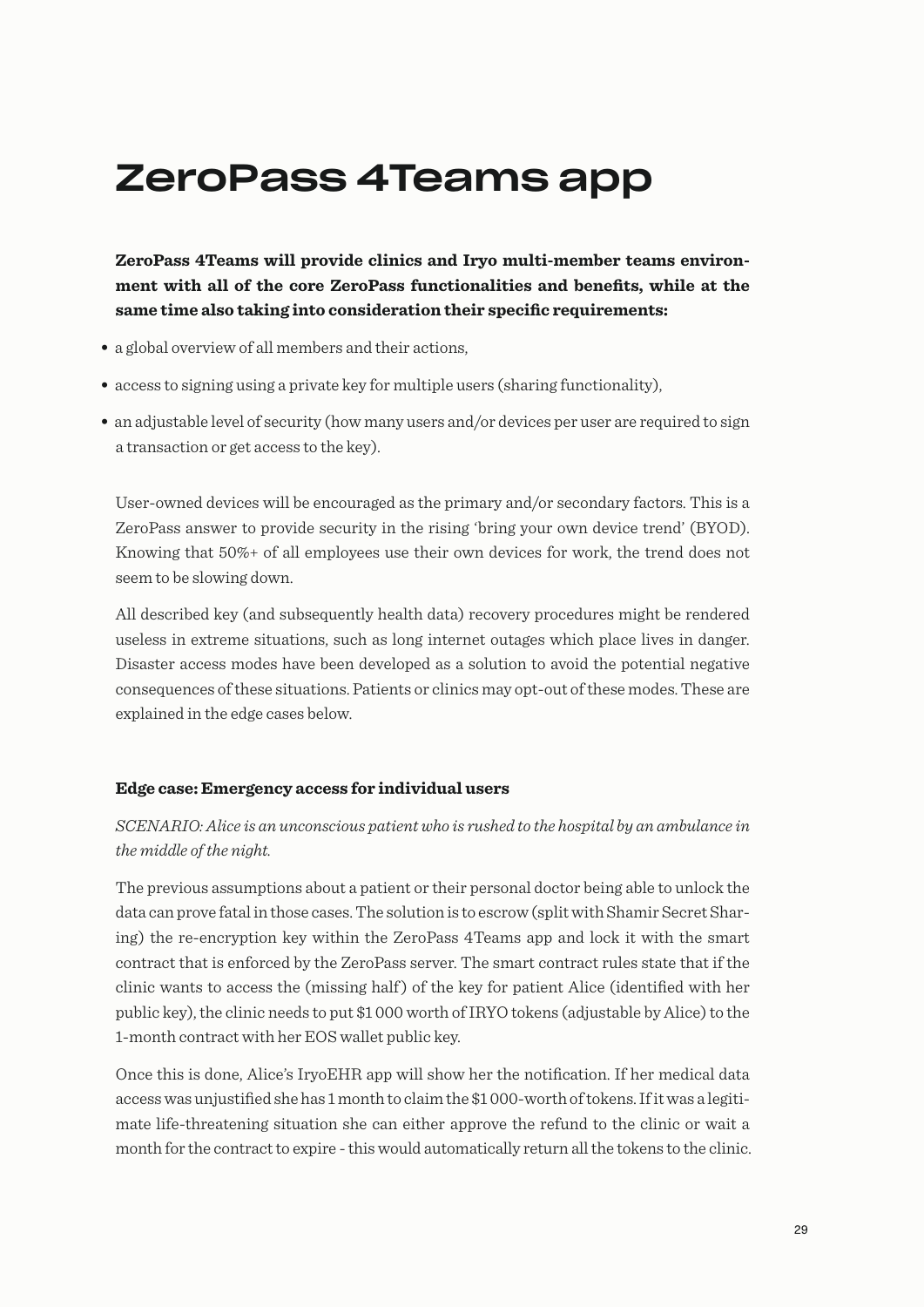To stake the coins for emergency request, the clinic takes the tokens it already has from their wallet (\$10.000-worth of IRYO tokens) and has 1 month to replenish the stake if it gets under 'staking requirement' for the clinic. This way they don't need to rush while trying to buy the token in an already stressful situation- it's just a matter of enough people in the clinic approving access. If multiple devices of a clinic were hacked (very low probability), the clinic's stake would be drained and the hack would stop after 10 unauthorized accesses (because the clinic would run out of tokens).

Instead of more than 1 000 stolen electronic health records only up to 10 records can be leaked in the catastrophic event of a data breach.

#### *Potential abuse of this edge case functionality:*

- If Alice (patient) abuses the stake; the clinic can invoice her and later file a lawsuit if the invoice was not paid for.
- If Alice's hospital issued fraudulent requests she gets automatically compensated and can sue based on the public blockchain proof of the breach. That holds true even if the clinic refuses to notify her of that catastrophic breach to multiple clinic personnel devices.

#### **Edge case: Disaster 'Health Records' access mode for clinic**

ZeroPass 4Teams recovery works the same way as the non-team version; two out of three trusted users can help recover stored keys in the team app. Those trusted users might not have the app themselves and would need other team members to prevent (offline) abuse.

This mode proves to be especially effective in cases where natural or other disasters occur and connection to the internet is cut off or clinics' devices are destroyed. Two out of three ZeroPass 4Teams trusted contacts can meet offline with team members that have the app and recover every single stored key together

These modes are not designed to be extra easy for the user experience because a higher level of coordination prevents hackers from abusing this disaster access mode. Hopefully, disaster access mode for clinics would never be used.

High net-value individuals, heads of the state and other individuals that might be targeted by criminal or nation-state hacking activities (for instance, during a war) can opt-out from the recovery access modes from the start. Individual patients can opt-out as well, as long as they provide consent indicating that they understand the risks and use the ZeroPass private key recovery app to its full extent (with added two out of three trusted contacts. Opting-out should be discouraged by the clinic on an individual level because these fail-safe modes can help save patient lives.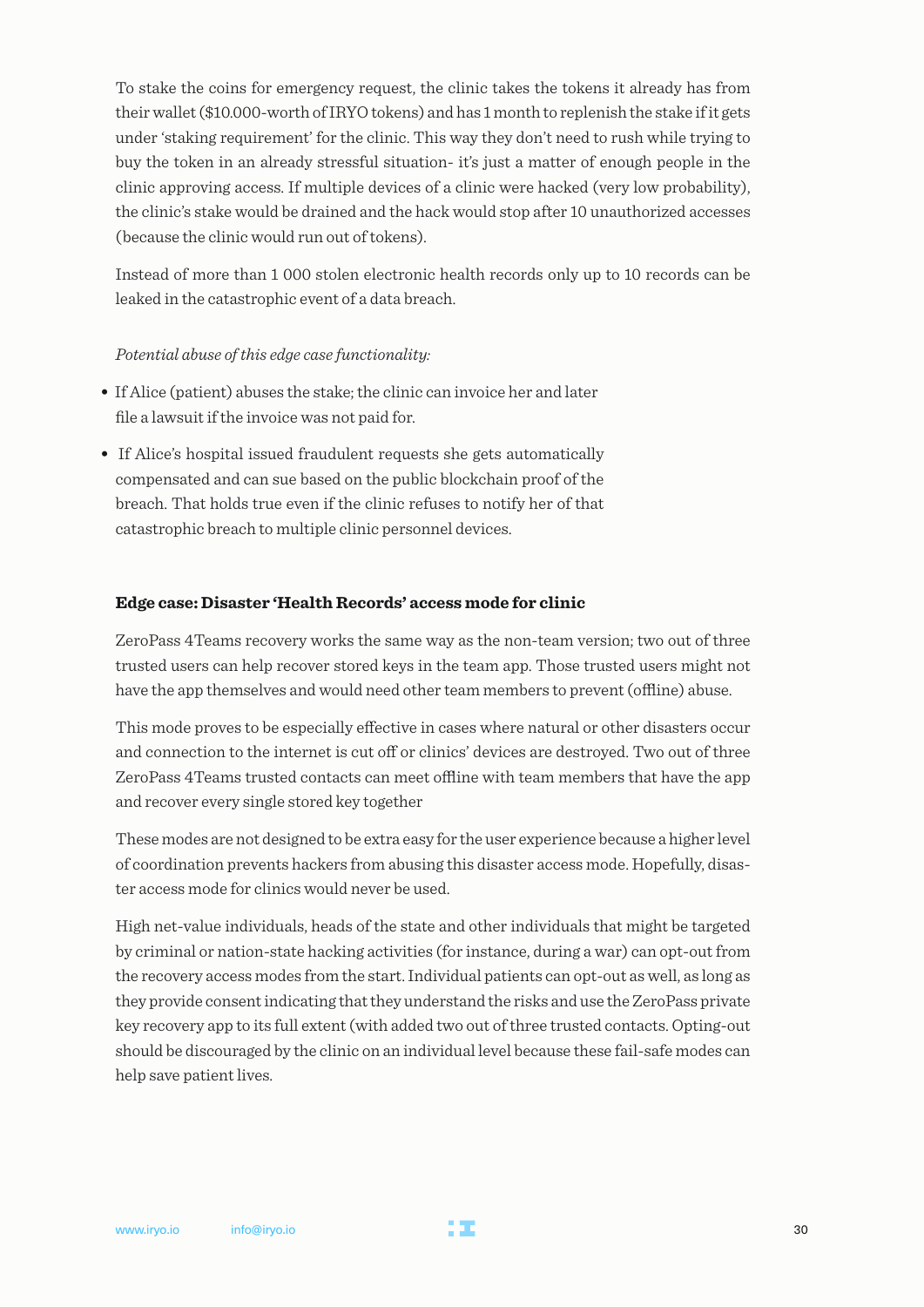## <span id="page-30-0"></span>**Conclusion**

This comprehensive solution for key management is the first of its kind and it provides a strong foundation for the Iryo Network to stay usable while offering unprecedented privacy and security guarantees. These guarantees are not based on high-risk, centralised trust but instead the Iryo Network distributes access to the 'edge' of the platform, to people who care the most about the data.

In the spirit of the bitcoin, Iryo Network removes the need for (patient) identity, replaces it with mathematical control over his medical data. This allows Iryo Network to bypass traps associated with stolen identity, phishing attacks and avoids liability with verification of the identity (false positives, false negatives, missing the data on the patient).

Patient > Doctor > Clinic dynamics keep the system honest. Secure and private and allows the system to finally scale over international borders bringing an unprecedented networkeffect to fruition. This historically fragmented industry can finally start building on top of open Iryo Network and start serving patients instead of going through yet another round of interoperability nightmares.